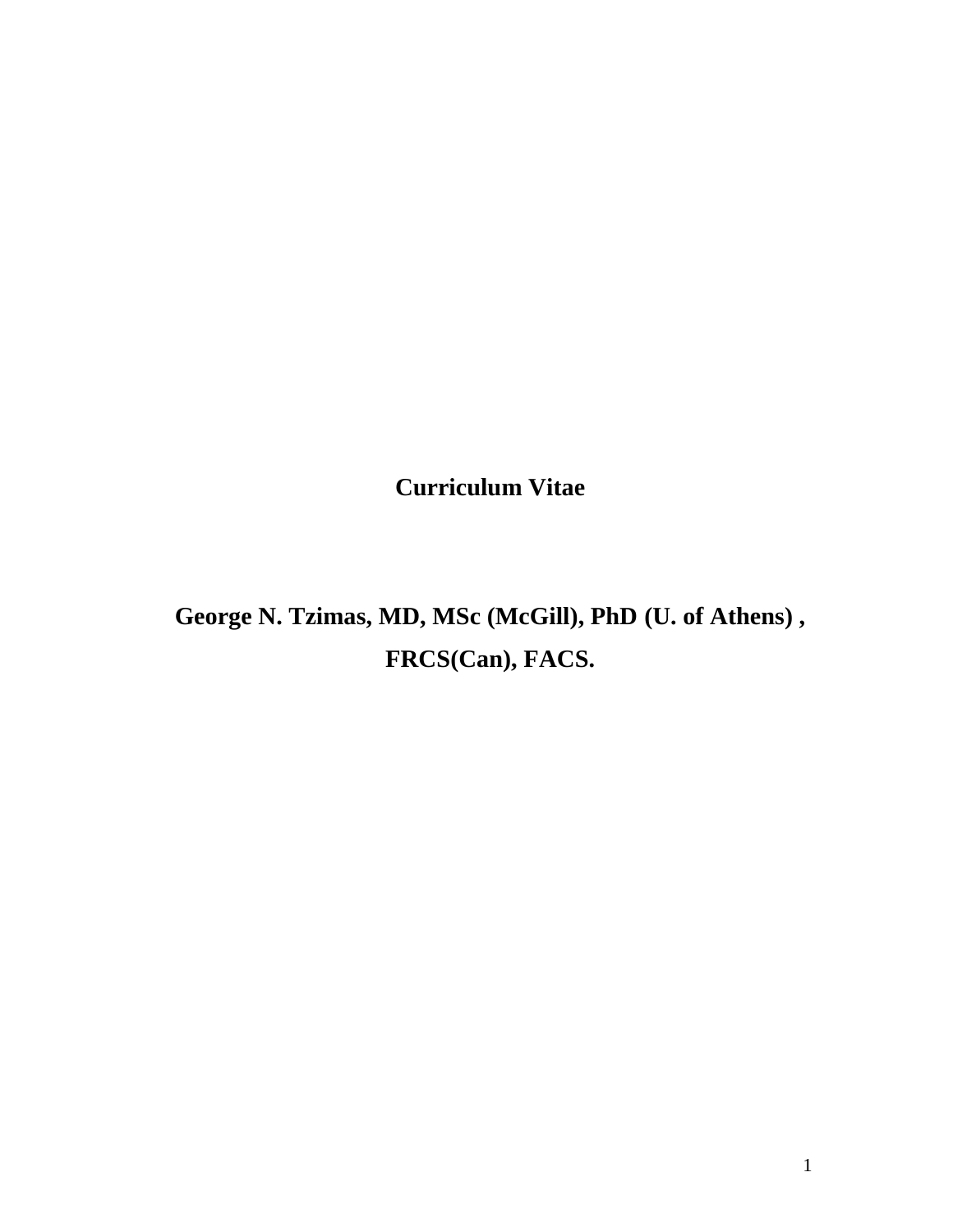# **Table of Contents**

| 1.  |                                                                |  |
|-----|----------------------------------------------------------------|--|
| 2.  |                                                                |  |
| 3.  |                                                                |  |
| 4.  |                                                                |  |
| 5.  |                                                                |  |
| 6.  |                                                                |  |
| 7.  |                                                                |  |
| 8.  |                                                                |  |
| 9.  |                                                                |  |
| 10. |                                                                |  |
| 11. |                                                                |  |
|     |                                                                |  |
| 12. |                                                                |  |
| 13. |                                                                |  |
| 14. |                                                                |  |
| 15. | Published Abstracts/ Proceedings/ Peer-Reviewed Publications19 |  |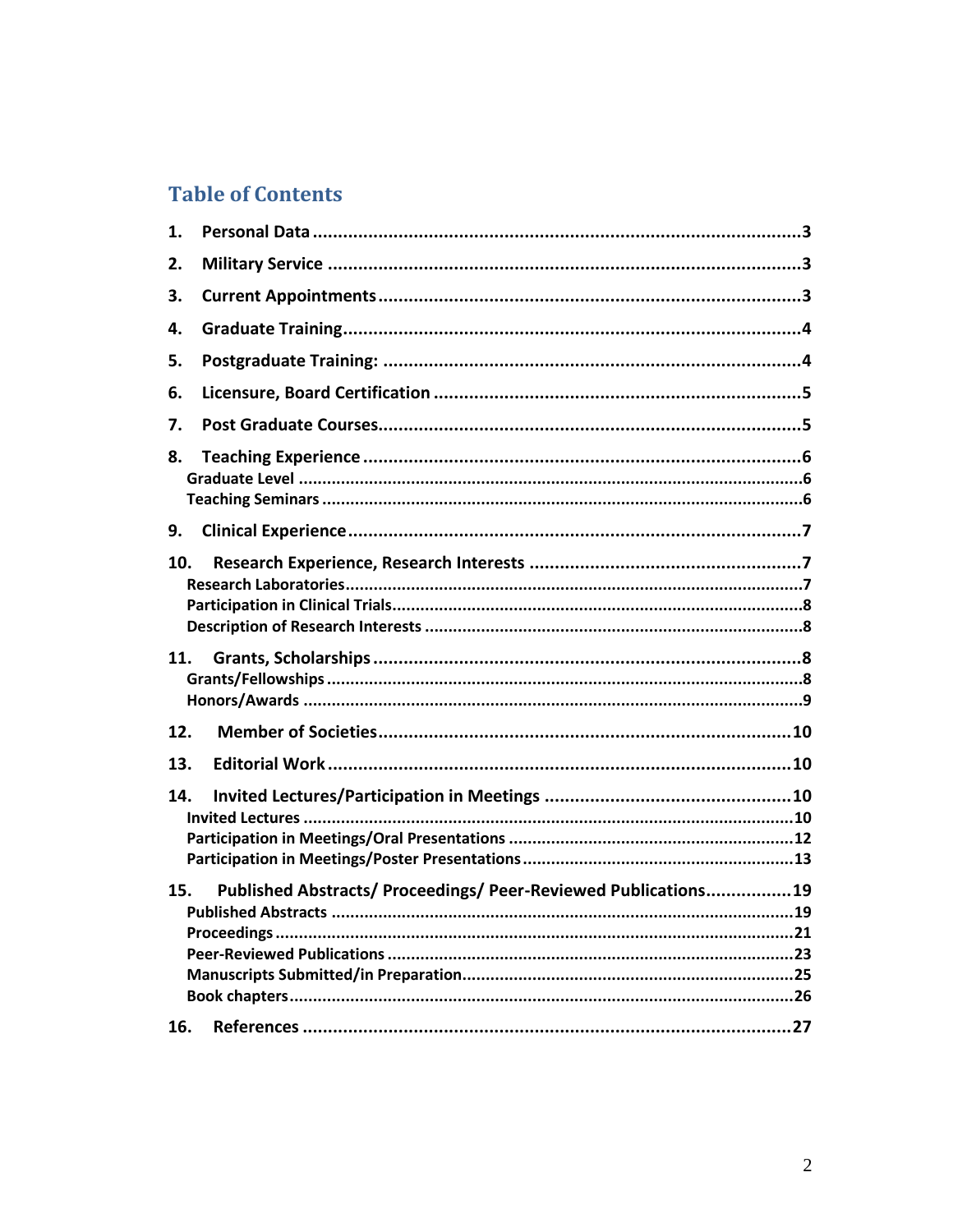# **1. Personal Data**

Name: George Nicolas Tzimas Date of Birth: February 1, 1969 Place of Birth: Athens, Greece Citizenship: Greek Address: 13 Metsovou Street, Ekali 145 72, Athens, Greece Professional address: 332 Kifissias Avenue, Halandri, 15233, Athens, Greece Home Phone: (30-210) 6212 455, (30-210) 6212 459 Work Phone: (30-210) 6838 241 Fax: (30-210) 6833 205 Cell Phone: (30-6977) 701 911 Email: [george\\_tzimas@hotmail.com](mailto:george_tzimas@hotmail.com) Civil status: Single Languages: Greek, English, French.

# **2. Military Service**

March 1993-October 1994: Greek Military, Division of Healthcare Practitioners.

# **3. Current Appointments**

October 2003-Present: Consultant of Hepatobiliary Surgical Oncology at Hygeia Hospital, Athens Greece.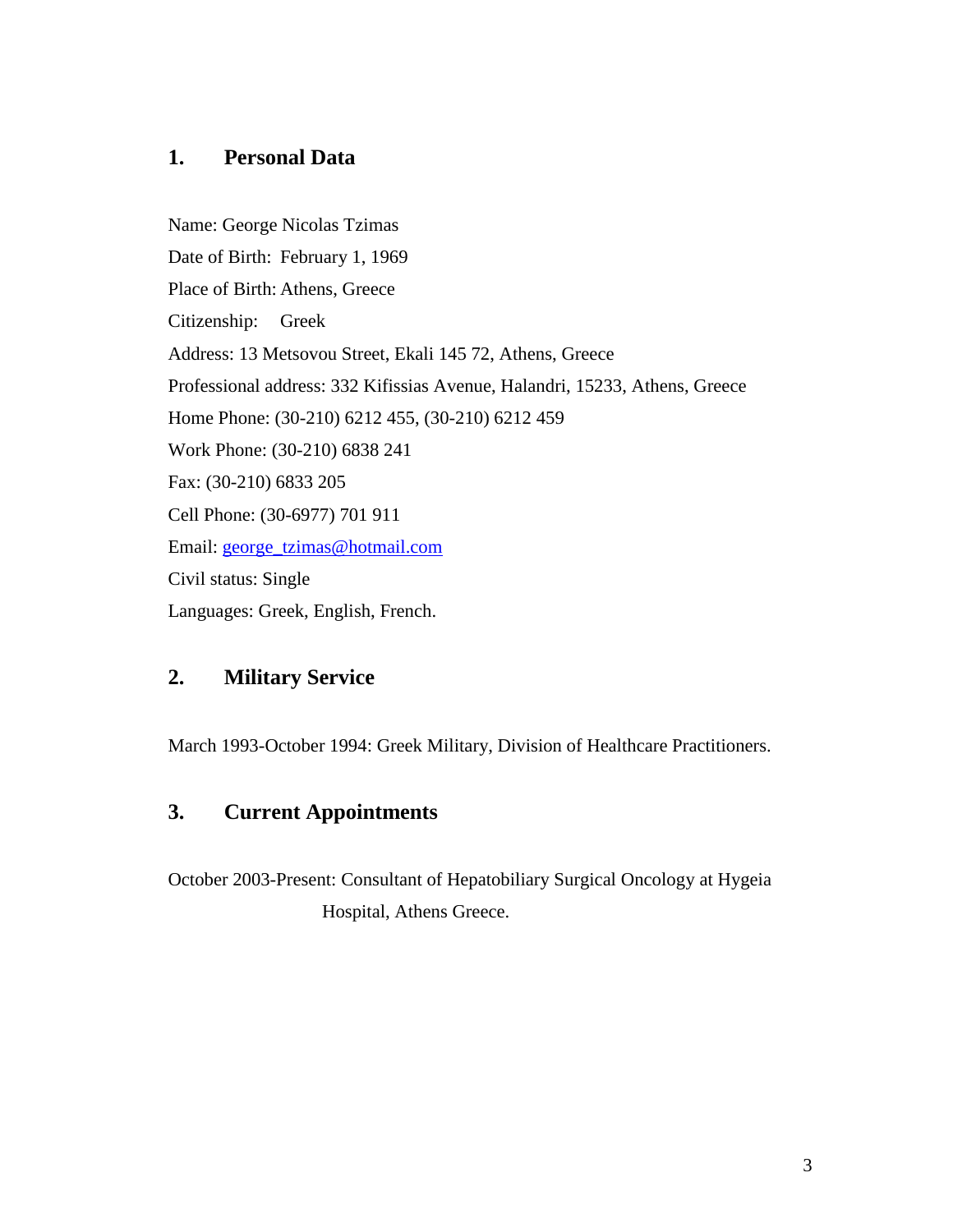# **4. Graduate Training**

1986-1992: Athens University School of Medicine

# **5. Postgraduate Training:**

| 1995-2004              | PhD in Experimental Surgery, Athens University         |
|------------------------|--------------------------------------------------------|
|                        | School of Medicine, Athens Greece. Title: Molecular    |
|                        | markers in patients with breast cancer (Dean's Honor   |
|                        | List).                                                 |
| July 1995-June 1996    | Intern, Department of General Surgery, Rhode Island    |
|                        | Hospital, Brown University School of Medicine, Rhode   |
|                        | Island, USA                                            |
| July 1996-June 1999    | Resident, Department of General Surgery, Rhode Island  |
|                        | Hospital, Brown University School of Medicine, Rhode   |
|                        | Island, USA                                            |
| July 1999-June 2000    | Chief Resident, Department of General Surgery, Rhode   |
|                        | Island Hospital, Brown University School of Medicine,  |
|                        | Rhode Island, USA                                      |
| July 2000-June 2001    | Clinical Fellow, Division Of Transplantation Surgery,  |
|                        | Jackson Memorial Hospital, University of Miami,        |
|                        | Florida, USA                                           |
| July 2001-2004         | Masters Degree in Experimental Surgery, Mc Gill        |
|                        | University, Montreal, Quebec, Canada.                  |
|                        | Title: Proprotein Convertase 1 and 2 Profiles in Human |
|                        | Liver Colorectal Metastases.                           |
| July 2001-October 2003 | Research Fellow, Laboratory of Hepatobiliary and       |
|                        | Transplantation Surgery, Royal Victoria Hospital,      |
|                        | McGill University Health Center, Montreal, Quebec,     |
|                        | Canada                                                 |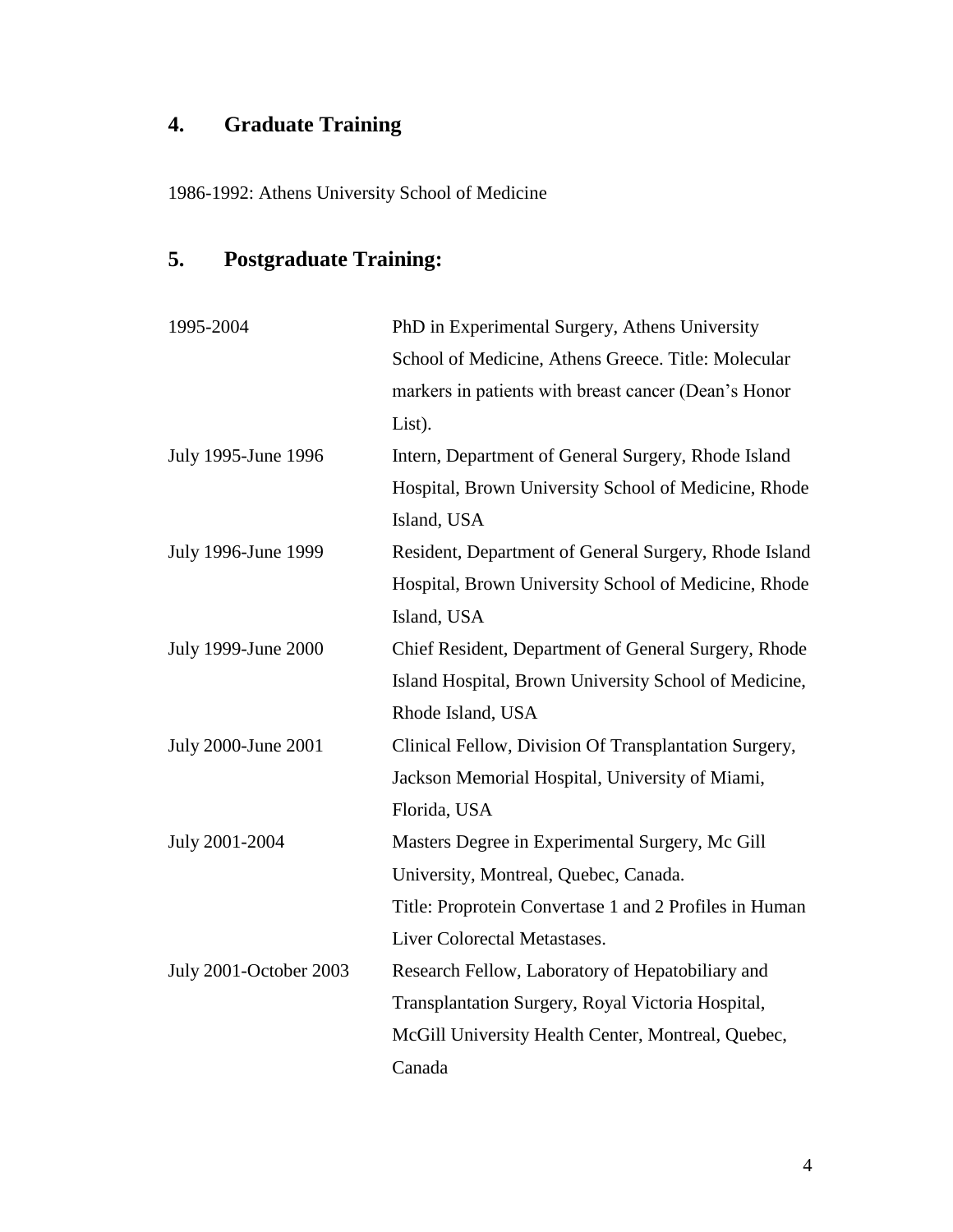July 2002-October 2003 Clinical Fellow, Section of Hepatobiliary and Transplantation Surgery, Royal Victoria Hospital, McGill University Health Center, Montreal, Quebec, Canada

# **6. Licensure, Board Certification**

: License to practice Medicine in Athens, Greece : License to practice General Surgery in USA, American Board of Surgery : License to practice General Surgery in Greece : License to practice General Surgery in Canada, Fellow of the Royal College of Surgeons Canada (FRCSC) : Indiana State License (USA) : Vermont State License (USA) : Attika Prefecture License (Greece)

## **7. Post Graduate Courses**

Doctoral Thesis: 1995-2004, Molecular markers in patients with breast cancer, Athens University School of Medicine. Masters Degree: 2001-2004, Proprotein Convertase 1 and 2 Profiles in Human Liver Colorectal Metastases, McGill University School of Medicine, Division of Experimental Surgery. 1995: Advanced Cardiac Life Support, American Heart Association, Rhode Island Hospital, Providence, Rhode Island, USA 1995: Advanced Trauma Life Support, Rhode Island Committee on Trauma, American College of Surgeons, Rhode Island Hospital, Providence, Rhode Island, USA 1999: Advanced Trauma Life Support Renewal Course, Rhode Island Committee on Trauma, American College of Surgeons, Rhode Island Hospital, Providence, Rhode Island, USA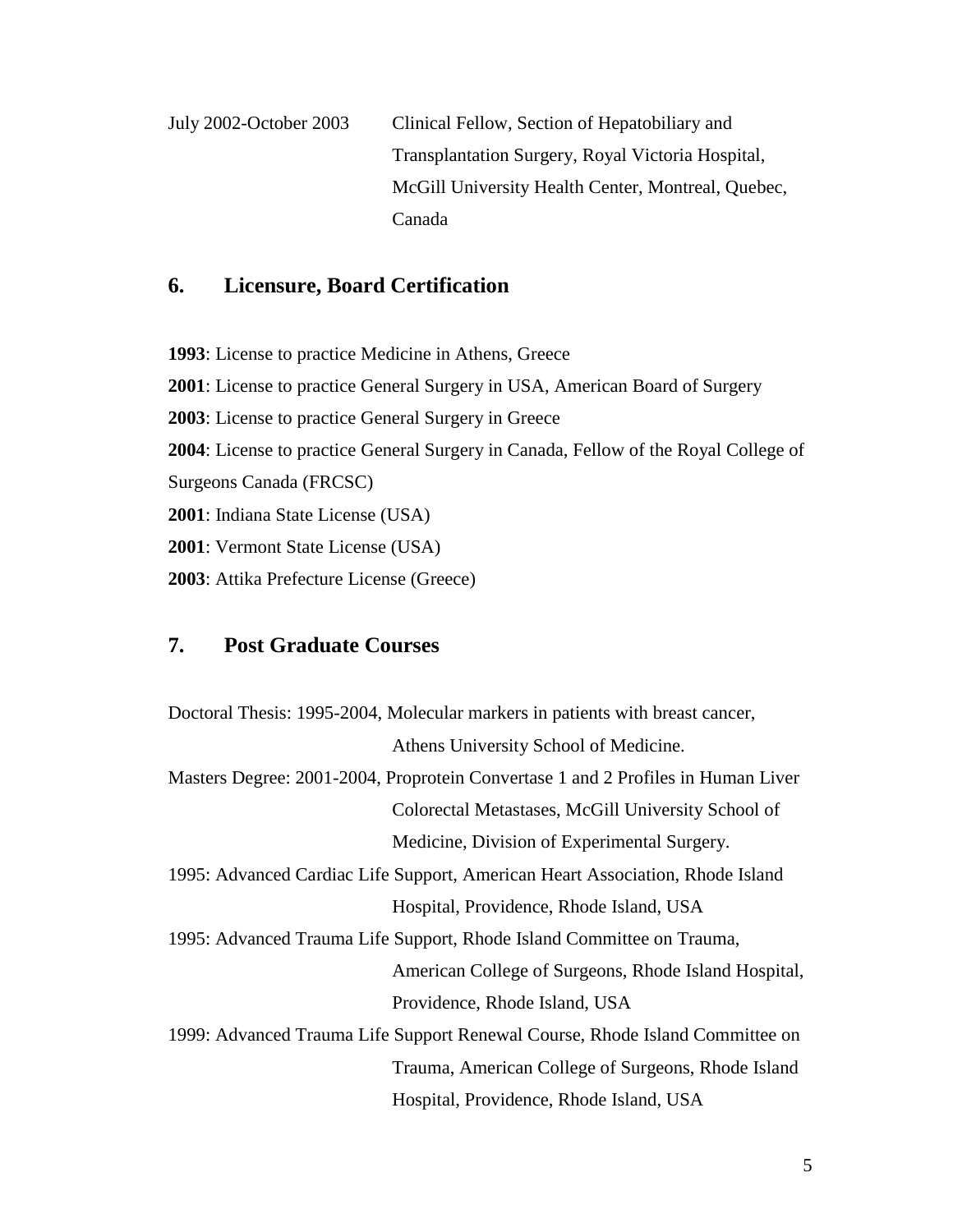2000: The Osler Institute General Surgery Board Review Course I, Northbrook, Illinois, USA 2001: The Osler Institute General Surgery Board Review Course II, Jacksonville, Florida, USA

# **8. Teaching Experience**

#### **Graduate Level**

1999-2000: Assistant Instructor in Surgery, Brown University, Providence, Rhode Island, USA 2000-2001: Clinical Fellow in Transplantation, Jackson Memorial Hospital, Miami University, Miami, Florida, USA. Teaching Sessions to Senior and Chief Surgical Residents 2002: Examiner of General Surgery of Senior Medical Students (OSCE, Objective Structured Clinical Examinations), McGill University School of Medicine, Montreal, Canada

#### **Teaching Seminars**

March 2000: "The use of bowel prep in elective colon resections", Surgical Grand Rounds, Department of Surgery, Brown University School of Medicine.

May 2003: "Improved Outcomes for Transplantation of Large Hepatocellular Carcinomas with Carboplatin-based Chemoembolization", The 6<sup>th</sup> Annual Carl A. Goresky Research Day in Gastroenterology, Department of Gastroenterology, McGill University School of Medicine.

October 2003: "Chemoembolization in the Management of Hepatocellular Carcinoma", 1<sup>st</sup> Symposium of Hepatobiliary Surgery, Section of Transplantation and Hepatobiliary Surgery, Department of General Surgery, McGill University School of Medicine.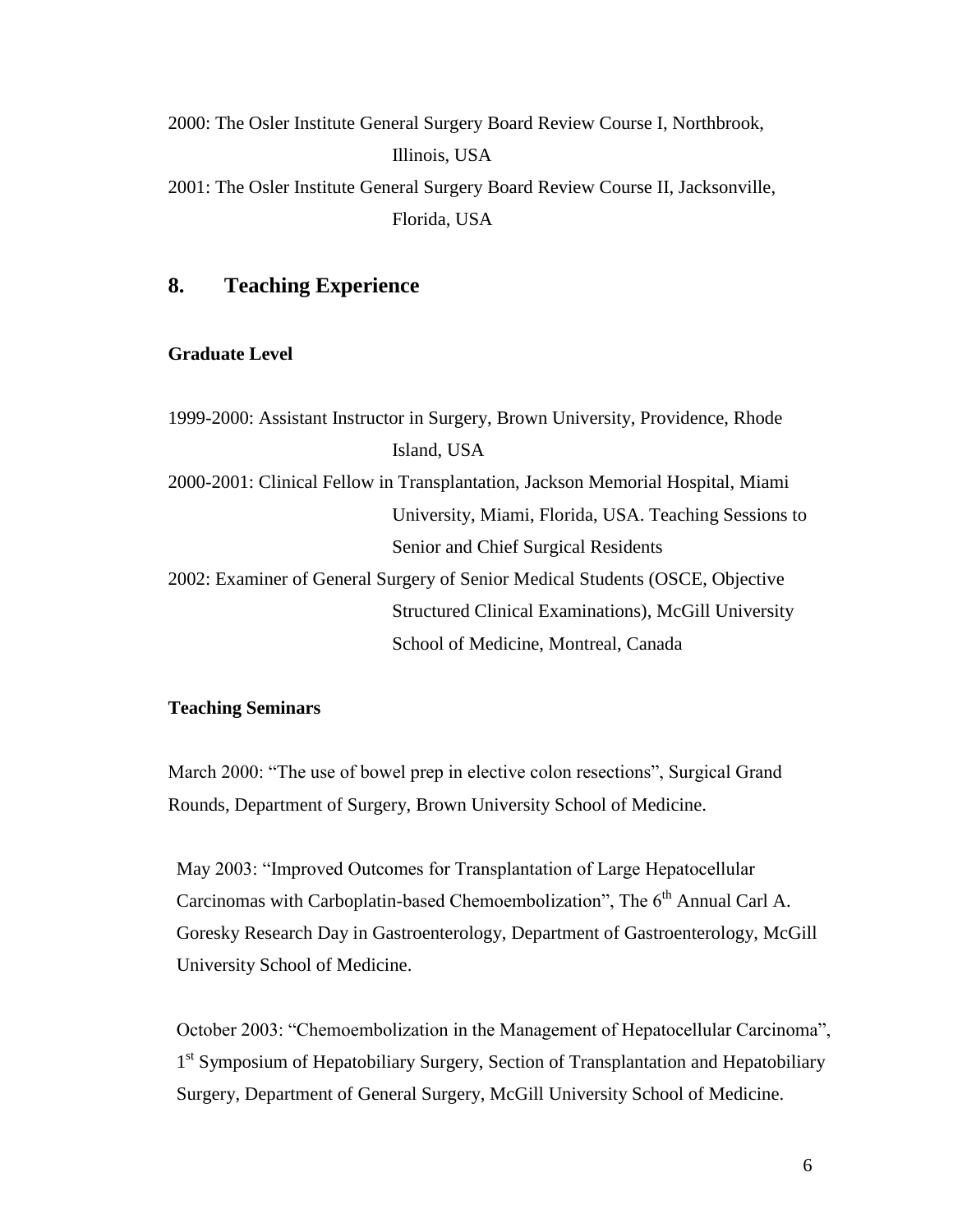## **9. Clinical Experience**

**1995-2000**, During my General Surgery Residency I performed as a primary Surgeon approximately 1450 cases of general and Laparoscopic surgery, vascular, pediatric, gynecologic, thoracic and transplantation surgery. I also assisted as first assistant in approximately 500 cases (documentation available upon request).

**2000-2001**, During my Clinical Fellowship at Miami University, Jackson Memorial Hospital, I performed as a primary Surgeon over 20 pancreas transplantation, over 50 kidney transplants and approximately 50 donor operations. I also assisted in approximately 15 liver transplantations (documentation available upon request). **2001-2003**, During my Fellowship at Royal Victoria Hospital, McGill University Healthcare Center, I performed as a primary Surgeon over 40 liver transplantations, 20 pancreas transplants and over 40 kidney transplants. I also performed over 60 donor operations. Finally I performed over 70 liver resections (wedge or lobar), 30 pancreaticoduodenectomies as well as several complex biliary procedures (documentation available upon request).

**2003-Present:** I perform over 80 cases/year mainly in the field of hepatopancreatobiliary Surgery.

# **10. Research Experience, Research Interests**

#### **Research Laboratories**

**1992-1995:** Laboratory of 2<sup>nd</sup> Propaedeutic Surgical Clinic, Athens University School of Medicine, Athens, Greece.

**2001-2002:** Research Fellow, Section of Transplantation and Hepatobiliary Surgery, McGill University Healthcare Center, Montreal, Canada.

**2001-2003:** Research Fellow at the Division of Surgical Research, McGill University Healthcare Center, Montreal, Canada.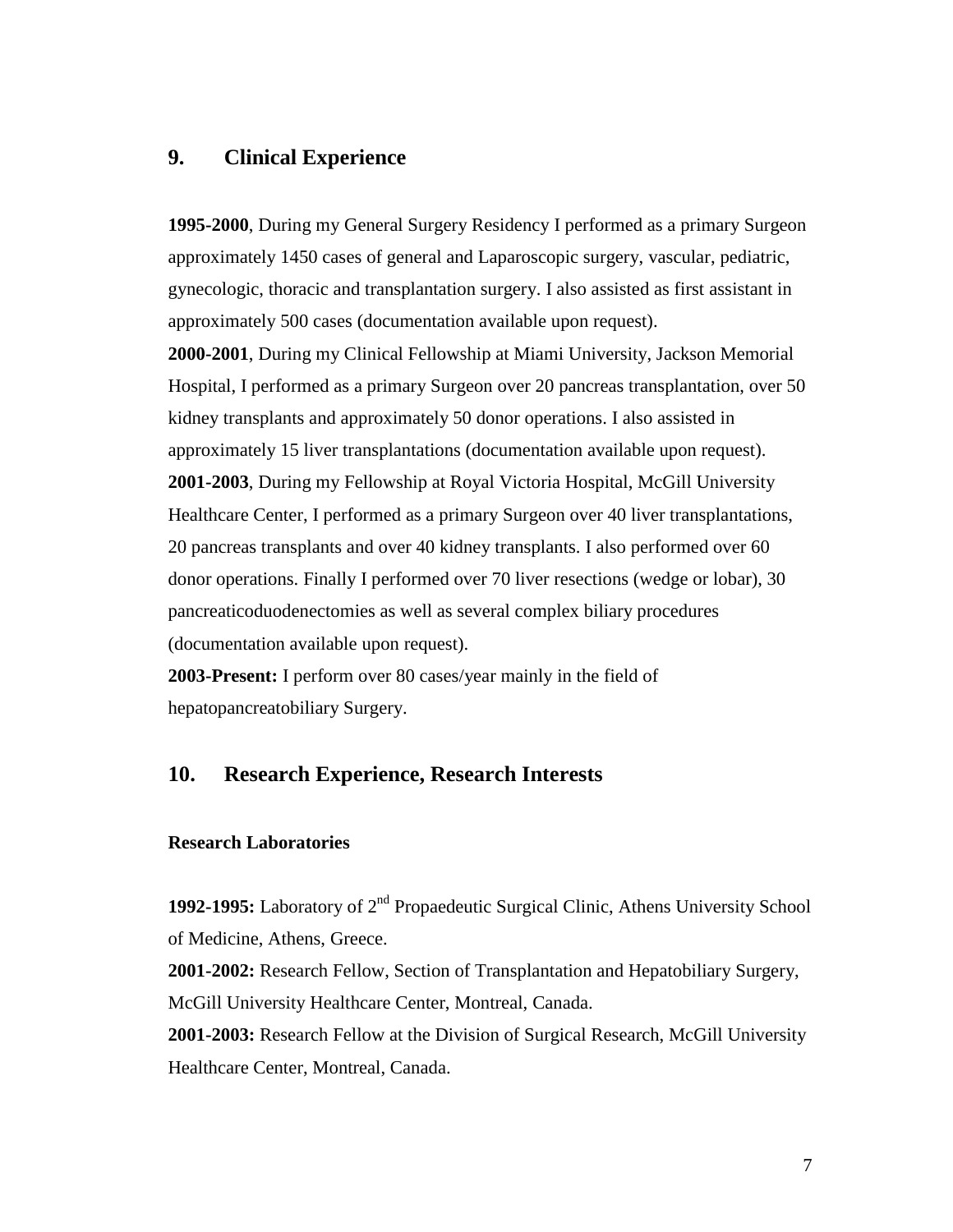**2003-Present:** Participation at the Organelle Signaling Laboratory, McGill University, Montreal, Canada.

## **Participation in Clinical Trials**

Co-investigator A multi-center, randomized, double-blind, parallel group, placebo-controlled dose exploratory trial evaluating the safety and efficacy of activated recombinant factor VII (rFVIIa/NovoSeven®) in the reduction of bleeding in subjects undergoing orthotopic liver transplantation, Trial Phase II/III.

## **Description of Research Interests**

Current project: "Systematic analysis of the proximal and distant molecular events mediating the effects of octreotide on human hepatoma cell lines" Current project: " The role of pro-protein convertases and cytokine expression in colorectal liver metastasis" Current project: " The role of pro-protein convertases in endothelial cell activation in a xenotransplantation model"

Proteomic analysis of molecular events secondary to ischemia and reperfusion injury during Liver transplantation.

Clinical outcomes research in the field of Hepatobiliary and Transplantation Surgery.

## **11. Grants, Scholarships**

## **Grants/Fellowships**

January 2003 Recipient of the McGill University Health Center Research Institute Fellowship (17.700 \$CAN for one year).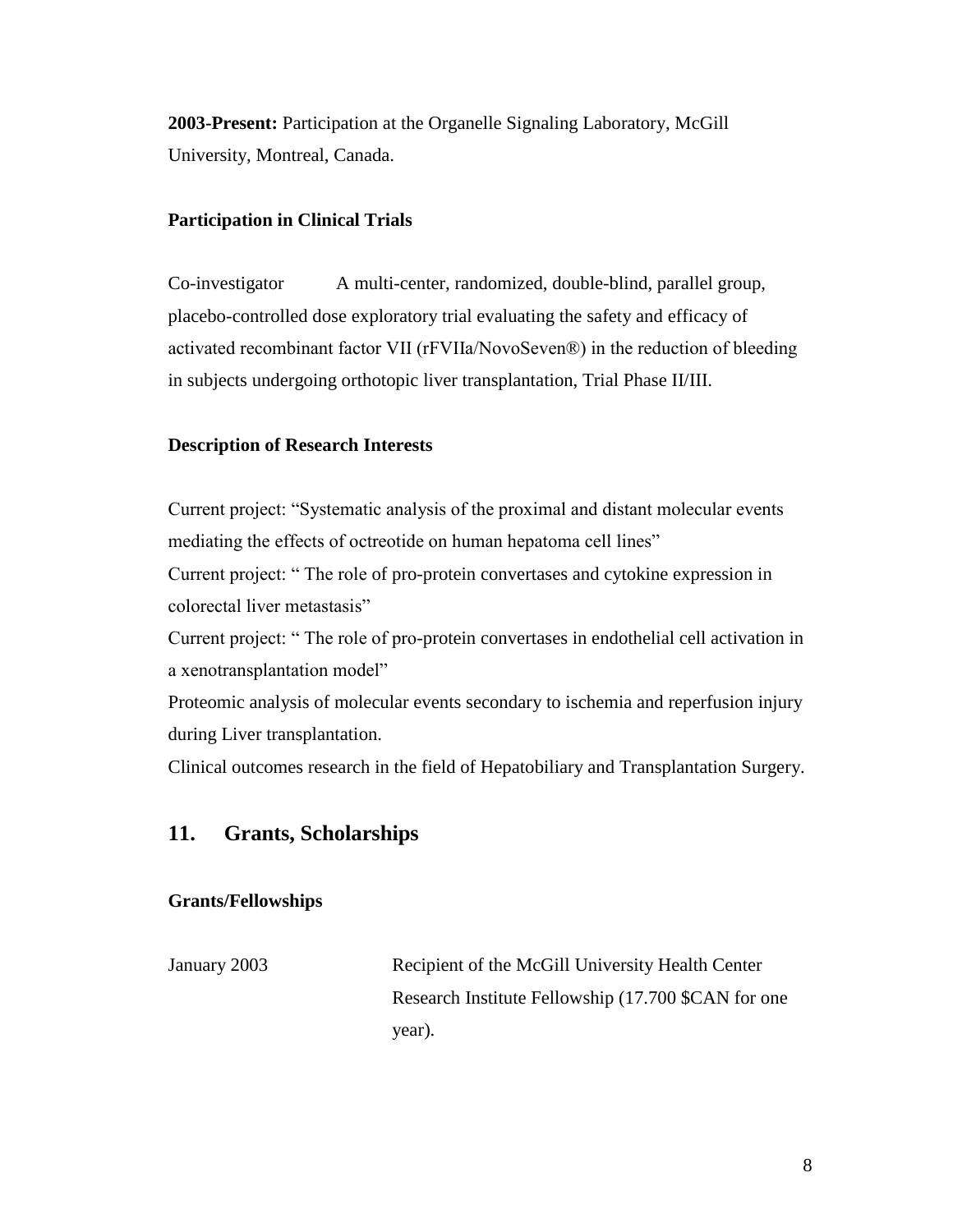| November 2002        | Recipient of the Gertrude Nemiroff Eliesen Memorial       |
|----------------------|-----------------------------------------------------------|
|                      | Award, McGill University Health Center Research           |
|                      | Institute.                                                |
| November 2001        | Recipient of the Lois and Byron Dolgin Liver              |
|                      | Transplant Fellowship, McGill University Health           |
|                      | Center Research Institute.                                |
| November 2001        | Recipient of the Michael Cohen Liver Transplant           |
|                      | Fellowship, McGill University Health Center Research      |
|                      | Institute.                                                |
| April 2000           | Trainee Award Grant from the American Society of          |
|                      | Transplantation for Participation at the Joint Meeting of |
|                      | ASTS and AST in Chicago, Illinois, USA.                   |
| March 1995           | Recipient of a Clinical Oncology educational grant, the   |
|                      | Greek National Foundation of Scholarships for             |
|                      | research.                                                 |
| <b>Honors/Awards</b> |                                                           |
| February 2002        | Clinical Trainee Award from the Canadian Society of       |
|                      | Transplantation                                           |
| <b>June 2000</b>     | Chief Resident Award 2000, Department of Surgery,         |
|                      | Brown University School of Medicine                       |
| <b>June 2000</b>     | Teaching Resident Award, Department of Surgery,           |
|                      | Brown University School of Medicine                       |
| <b>May 2000</b>      | Trainee Award Grant from the American Society of          |
|                      | Transplantation for participation in the Joint Meeting of |
|                      | ASTS and AST in Chicago, 2000                             |
| June 1999            | Humanitarian Award, Department of Surgery, Brown          |
|                      | University School of Medicine                             |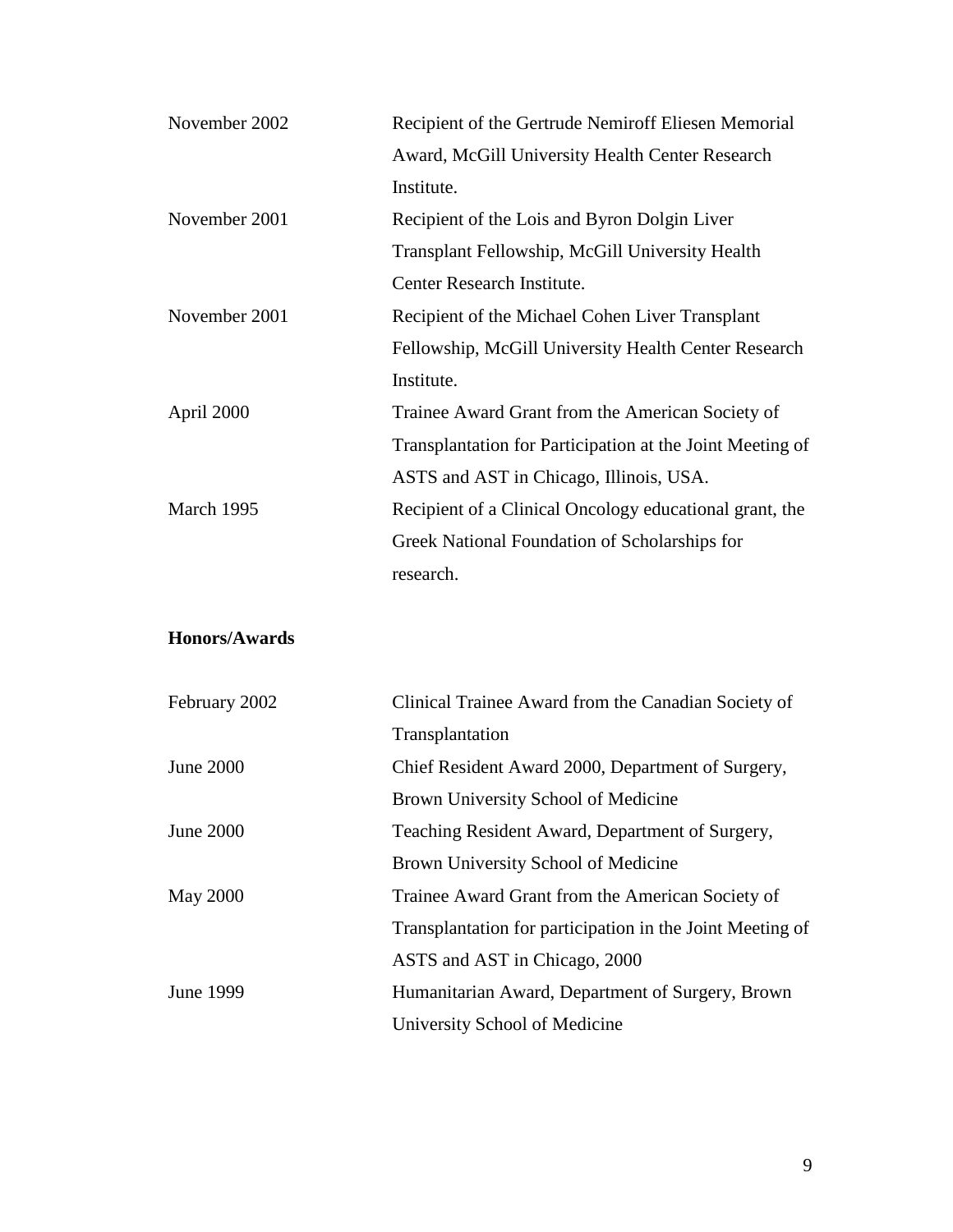## **12. Member of Societies**

Past member of the American Medical Association Member of the American Society of Transplantation Member of the Canadian Society of Transplantation Member of the Transplantation Society Past Member of the Collège des Medécins du Quebec Fellow of The Royal College of Surgeons Canada Member of the Athens Medical Association Member of the International Liver Cancer Association

## **13. Editorial Work**

Associate Editor in the textbook: Laparoscopic Surgical Oncology by Theodore Pappas and Em. Leandros. Invited Reviewer for the Journal Liver International.

## **14. Invited Lectures/Participation in Meetings**

### **Invited Lectures**

- **1)** May 2000, "*Cardiac Risk Stratification in the Vascular Patient*", Surgical Grand Rounds, Department of Surgery, Brown University School of Medicine.
- **2)** May 2002, "*PC1 and PC2 proprotein convertase processing is defective in liver colorectal metastasis*". Presented at the Fraser Gurd day, McGill University Department of Surgery.
- **3)** April 2003, "*Hepatocellular Carcinoma, From bench to bedside*", Grand Rounds, Department of Surgery, McGill University School of Medicine.
- **4)** May 2003, "*Improved Outcomes for Transplantation of Large Hepatocellular Carcinomas with Carboplatin-based Chemoembolization*", the Annual 6<sup>th</sup>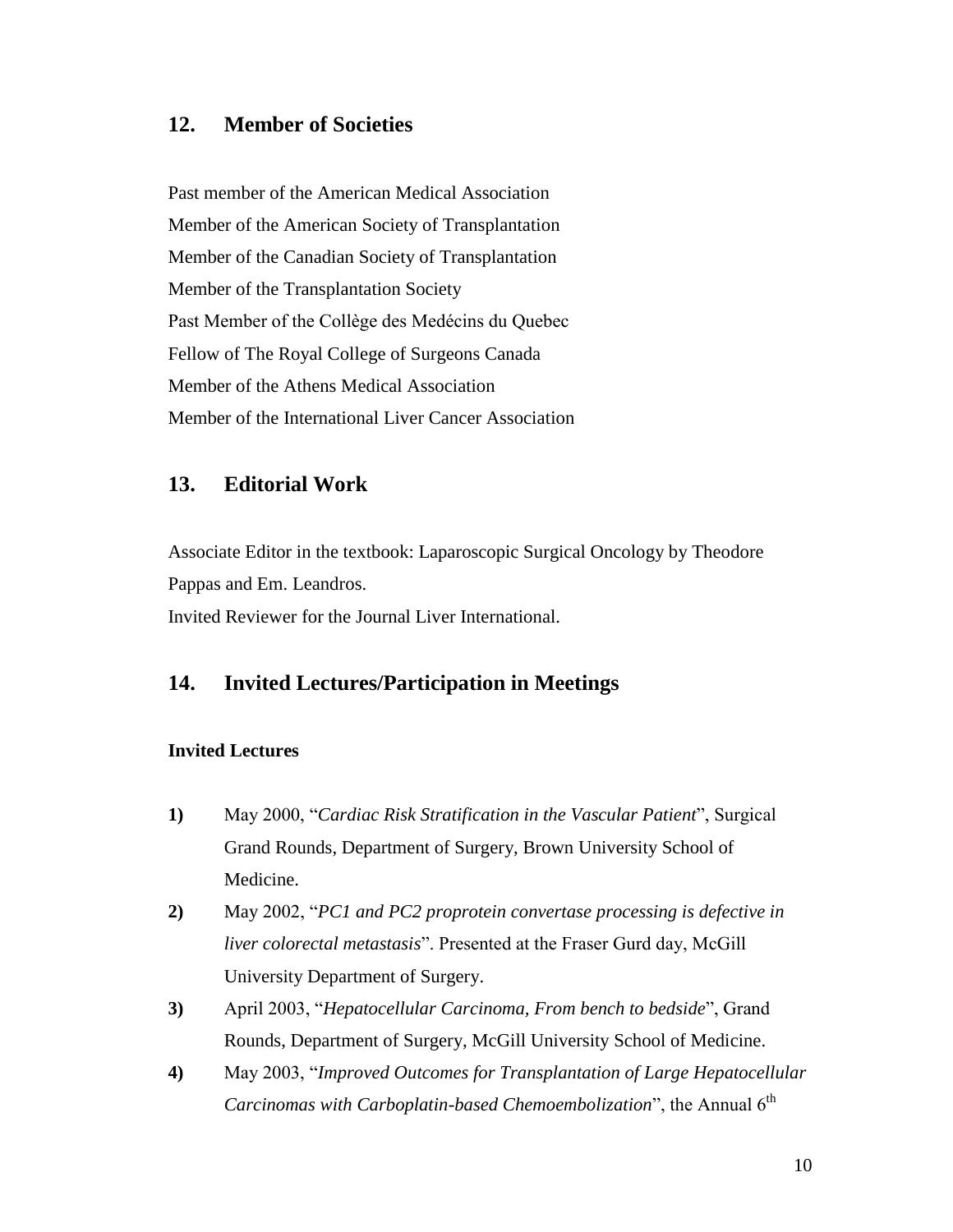Carl Goresky Gastroenterology Day, Department of Gastroenterology, McGill University, Montreal, Canada.

- **5)** June 2003, *"Hepatocellular Carcinoma, Research Lessons to Practice*", Grand Rounds, Department of Surgery, Brown University School of Medicine.
- **6)** October 2003, Visiting Professorship: "*Chemoembolization in the Management of Hepatocellular Carcinoma*", 1<sup>st</sup> Symposium of Hepatobiliary Surgery, Section of Transplantation and Hepatobiliary Surgery, McGill University.
- **7)** October 2004, Visiting Professorship: "*The MELD Score: A Statistical Tool in Transplantation*" Division of Surgical Research, McGill University, Montreal, Canada.
- **8)** March 2006,"*What's new in Kidney Transplantation*", 5<sup>th</sup> International Nephrology Meeting, Thessaloniki, Greece.
- **9)** June 2007, "Use of intraoperative ultrasound in gastrointestinal malignancies", 3rd International Congress on Gastrointestinal Oncology, Crete, Greece.
- **10)** October 2008, "Metastasectomy for colorectal liver metastases", Congress of the Greek Oncological Society, Athens, Greece.
- **11)** December 2008, "Colorectal cancer, genetic and molecular mechanisms of disease, diagnosis and treatment",  $6<sup>th</sup>$  meeting of the Gastrointestinal Oncology Group, Athens, Greece.
- **12)** May 2009, "Hepatocellular and Biliary Carcinoma: Surgical Indications, Current Guidelines", 4<sup>th</sup> International Congress on Gastrointestinal Oncology, Athens, Greece.
- **13)** May 2009, "Extending the role of surgery for colorectal liver metastases", 1<sup>st</sup> Cancer Forum, Greece.
- **14)** May 2010, "Surgical Treatment of Liver Metastases with complete radiographic response following neoadjuvant chemotherapy", 2nd Cancer Forum, Greece.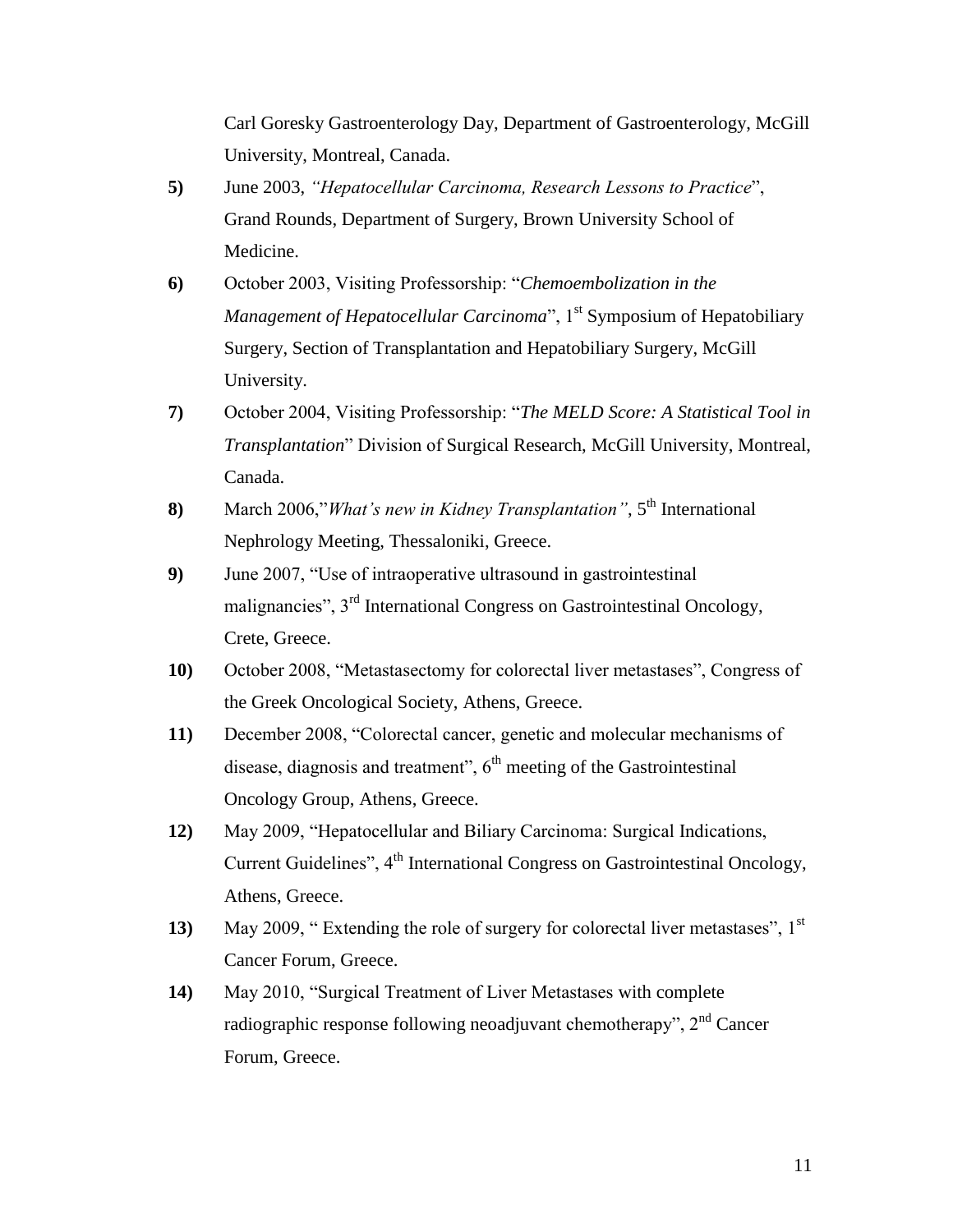- **15)** November 2010, "Benign Liver Lesions", 1<sup>st</sup> Meeting in Newer developments in Liver Diseases, Athens, Greece.
- 16) May 2011, "Colorectal Cancer and Liver Metastases", 3<sup>rd</sup> Cancer Forum, Athens, Greece.
- **17)** May 2012, "Liver metastases of colorectal origin", 2<sup>nd</sup> Meeting in Newer developments in Liver Diseases, Athens, Greece.
- **18)** November 2012, "Surgical treatment of marginally resectable liver metastases", Multidisciplinary Care Discussions in Oncology Meeting, Athens, Greece.

## **Participation in Meetings/Oral Presentations**

- **1) George N. Tzimas**, Guy Neff, Olivia Hung, David Levi, Nishida Seigo, Joseph Tector, Debby Weppler, Leslie Kravetz, Peter Pappas, Jose Nery, Tomoaki Kato, C O'Brien, K Reddy, Eugene Schiff, Andreas Tzakis. *Orthotopic Liver Transplantation in the Geriatric patient, The University of Miami Experience*, the joined ASTS and AST meeting 2001.
- **2) George N. Tzimas**, Jeffrey S Barkun, Jean I Tchervenkov, Marc Deschenes, Elliot Alpert, Peter P Metrakos. *Leukoreduction and acute rejection in liver transplant*, annual scientific meeting of the Canadian Society of Transplantation 2002.
- **3) George N. Tzimas**, Abdel Khatib, Nabil Seidah, Peter P. Metrakos*. PC1 and PC2 pro-protein convertases in colorectal liver metastasis*, the Canadian Society of Surgical Oncology Meeting 2002, National Cancer Institute Canada.
- **4) George N. Tzimas**, Peter P Metrakos, Marvin Wexler, Jean I Tchervenkov, Jeffrey Barkun, David Valenti, Elliot Alpert, Maria Poloni, Marc Deschenes. *Carboplatin Chemoembolization of Hepatomas prior to Liver Transplantation: a pilot study*, the Canadian Society of Transplantation Meeting 2003.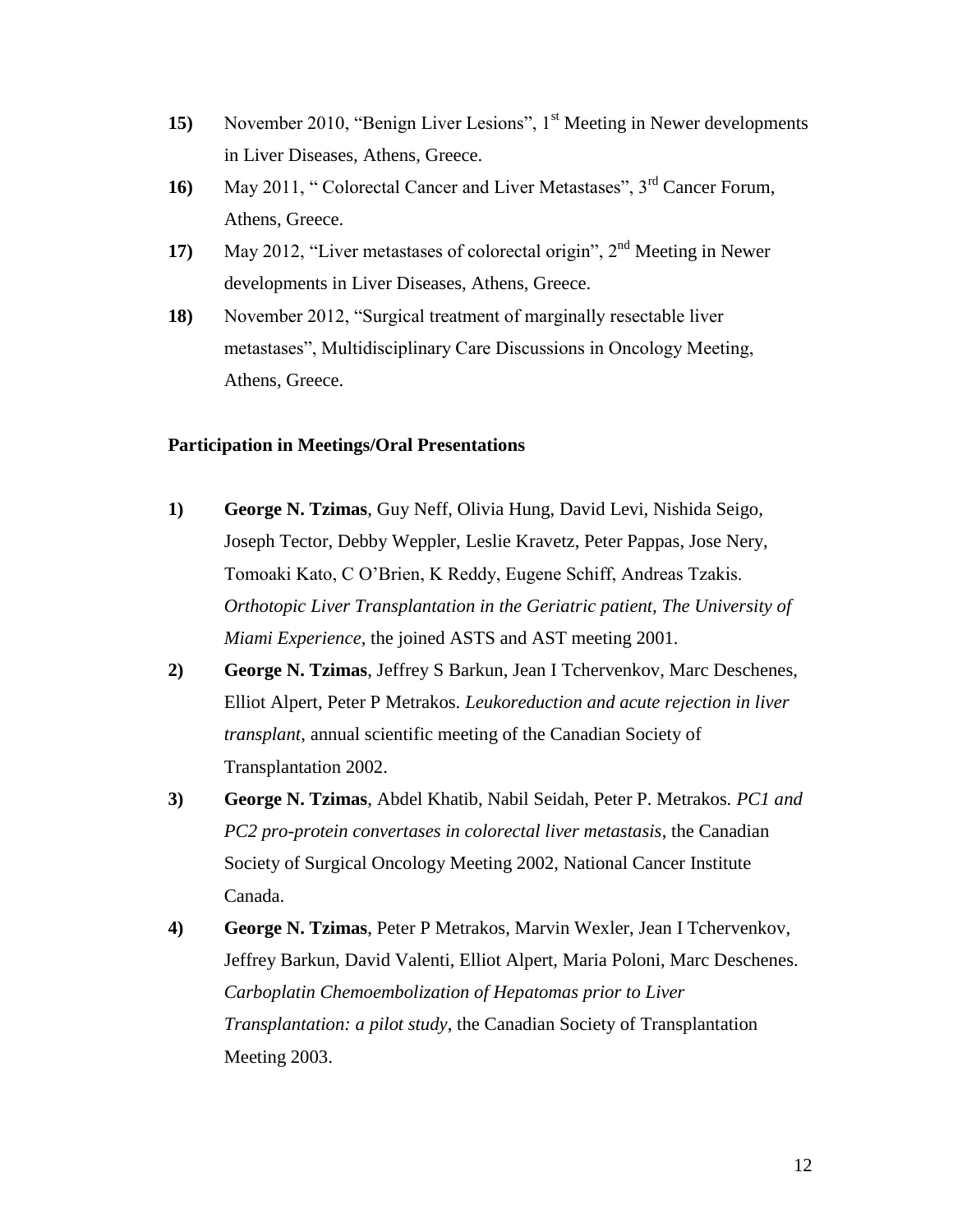- **5)** Caroline Rochon, **George N. Tzimas**, Sarah Jenna, Eric Chevet, Peter Metrakos. *PC1 and PC2 convertase profile in neuroendocrine tumors*, the Society of University Surgeons Meeting 2003.
- **6) George N. Tzimas,** Eric Chevet, Sarah Jenna, Abdel M. Khatib, Caroline Rochon, Nabil Seidah, Peter Metrakos. *Altered Profiles of Proprotein Convertases 1 and 2 in Human Liver Colorectal Metastases,* European Society of Surgical Research Meeting 2004.

## **Participation in Meetings/Poster Presentations**

- **1)** David Lloyd, F. Welsh et al. International multicentre prospective study on microwave ablation of liver tumours: preliminary results of 250 ablations in 135 patients, IHPBA 9th World Congress, Buenos Aires, Argentina (participating center).
- **2) George N. Tzimas**, Emmy Chatzigianni, Evangelos Messaris, Ilias Gomatos, A. Kataki, Manousos Konstandoulakis. *Evaluation of BAX, BCL-2, Cytochrome C and Caspase 8 expression in breast cancer patients; is there a prognostic role in early stage cancers?* Canadian Association of General Surgeons Meeting 2005.
- **3)** Han K, **George N. Tzimas**, Peter Metrakos, Hilzenrat N., Wong P., Deschenes M. *Preoperative alpha-fetoprotein slope is predictive of hepatocellular carcinoma recurrence after liver transplantation*, American Transplant Congress, Washington 2004.
- **4)** Caroline Rochon, **George N. Tzimas,** Peter Metrakos. *Altered Proprotein Convertases Profile in Specific Subtypes of Neuroendocrine Tumors of the Pancreas,* International Hepato-Pancreato-Biliary Association Meeting, Washington 2004.
- **5)** Philip Wong, Jeffrey Barkun, **George N. Tzimas,** Marc Deschenes. *Hepatitis C and Bile Ducts: A Risk factor for Complications post Liver Transplantation?* International Hepato-Pancreato-Biliary Association Meeting, Washington 2004.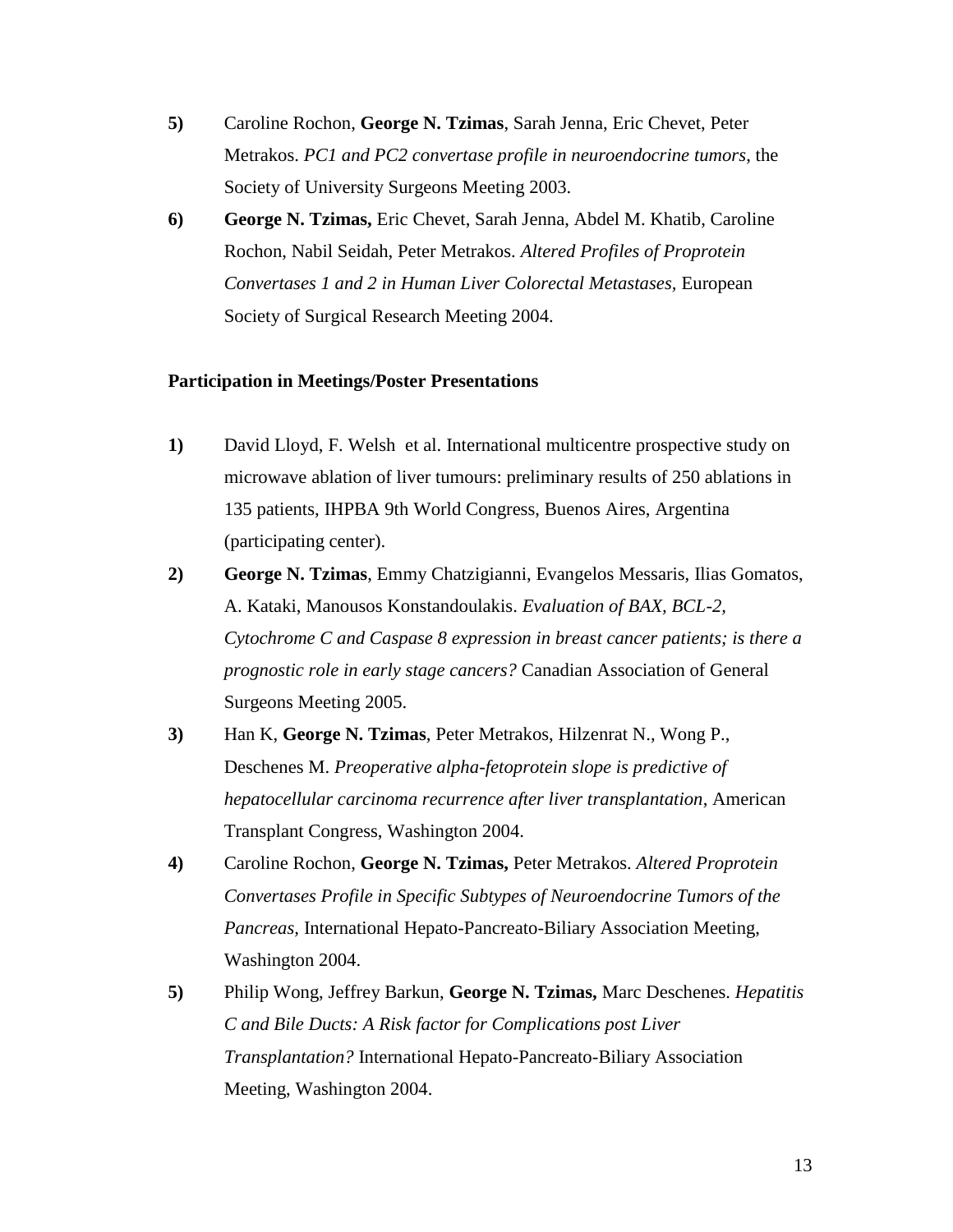- **6)** S. Jenna, M.-E. Caruso, R. Bossé, A. Emadali, D.T. Nguyên, **George N. Tzimas**, C. Li, R. Roy, J. Reboul, M. Vidal, E. Chevet. *Reverse-proteomic analysis of RHO-GTPASE function and regulation in C. Elegans*, the 2nd HUPO (Human Proteome Organization) Meeting 2003.
- **7)** Anouk Emadali, Beatrice Muscatelli-Groux, **George N. Tzimas**, Sarah Jenna, Duc Thang Nguyen, Marie Elaine Caruso, David Sachs, Peter P. Metrakos, Eric Chevet. *Characterization of the molecular machines involved in actin remodeling upon ischemia and reperfusion in human liver*, the 2<sup>nd</sup> HUPO (Human Proteome Organization) Meeting 2003.
- **8)** Anouk Emadali, Tarek Boutros, Beatrice Muscatelli-Groux, **George N. Tzimas**, Sarah Jenna, Caroline Rochon, Duc Thang Nguyen, Marie Elaine Caruso, Eric Chevet, Peter P. Metrakos. *Characterization of the molecular machines involved in actin remodeling upon ischemia and reperfusion in human liver*, the American Association for the Study of Liver Diseases Meeting 2003.
- **9)** Abdel M. Khatib, Andrew Chen, **George N. Tzimas**, Peter Metrakos, Michel Chretien. *Analysis of human colorectal metastases (LCM) with Protein-Chip arrays: New approaching way for potential biomarkers and/or target proteins identification.* American Association for Cancer Research Meeting, Washington 2003.
- **10) George N Tzimas**, Jeffrey Barkun, Jean I Tchervenkov, Peter P Metrakos, Elliot Alpert, Marc Deschenes, Marcelo Cantarovich*. Clinical Benefit of varying doses of sirolimus in long-term liver transplant patients*. The International Liver Transplantation Meeting, Barcelona 2003.
- **11) George N. Tzimas**, Marc Deschenes, Marvin Wexler, Caroline Rochon, David Valenti, Elliot Alpert, Jeffrey Barkun, Jean I Tchervenkov, Peter P Metrakos*. Transarterial Chemoembolization of Hepatomas prior to transplantation: Results of a pilot study*. The International Liver Transplantation Meeting, Barcelona 2003.
- **12) George N. Tzimas**, Mohhamed Afshar, Eric Chevet, Anouk Emadali, Ajjatollah Vali, Peter Metrakos. *Correlation of cell necrosis and tissue*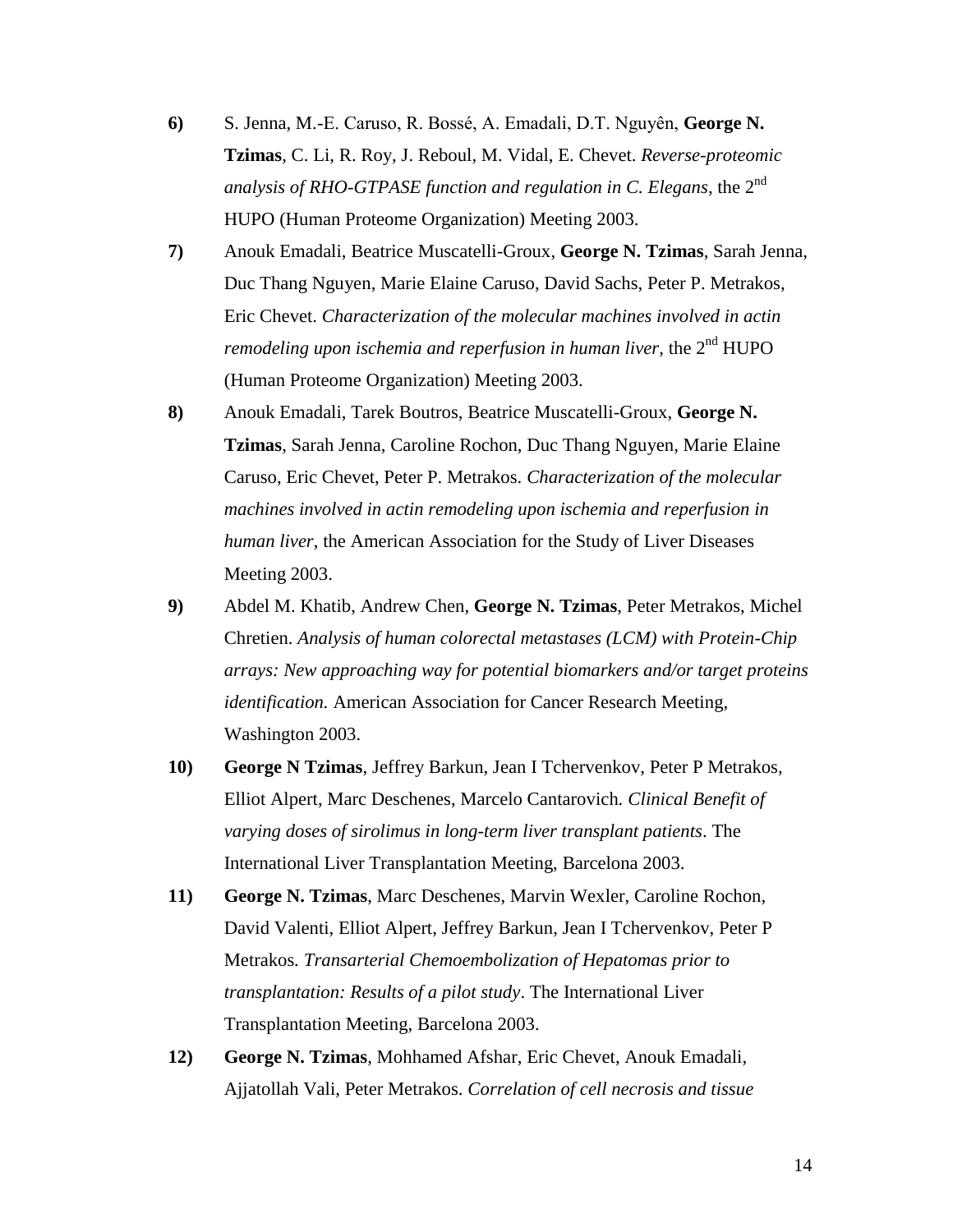*calcification with ischemia/reperfusion injury after liver transplantation*. The International Liver Transplantation Meeting, Barcelona 2003.

- **13)** JS Barkun, Peter Metrakos, Marcelo Cantarovich, **George N. Tzimas**, Marc Deschenes, Elliot Alpert, Steve Paraskevas, Jean I. Tchervenkov*. Do biliary endoprostheses decrease the biliary complication rate after liver Transplantation?* The American Transplantation Congress 2003.
- **14)** David Valenti, **George N. Tzimas**, Carlos Torres, Peter Metrakos. *Liver Transplantation Following Carboplatin-based Chemoembolization of Large Hepatomas: A Pilot Study.* Poster presentation at the 28<sup>th</sup> Society of Interventional Radiology Annual Scientific Meeting, Salt Lake City 2003.
- **15)** Jean I. Tchervenkov, Jeffrey Barkun, Marcelo Cantarovich, **George N. Tzimas**, Steve Paraskevas, Marc Deschenes, Myriam Fernandez, Peter Metrakos. *The impact of pretransplant renal function and delayed introduction of calcineurin inhibitors in liver transplantation*. The American Transplantation Congress 2003.
- **16) George N. Tzimas**, Marc Deschenes, Marvin Wexler, Caroline Rochon, David Valenti, Elliot Alpert, Jeffrey Barkun, Jean I Tchervenkov, Peter P Metrakos. *Transarterial Chemoembolization of Hepatomas prior to transplantation: a pilot study*. The American Transplantation Congress 2003.
- **17) George N. Tzimas**, Nadia Giannetti, Jeffrey Barkun, Renzo Cecere, Marcelo Cantarovich. Clinical *Benefit of varying doses of sirolimus in long-term heart transplant patients*. The American Transplantation Congress 2003.
- **18)** Caroline Rochon, **George N. Tzimas**, Sarah Jenna, Eric Chevet, Peter Metrakos*. PC1 and PC2 convertase profile in neuroendocrine tumors*. The Society of University Surgeons Meeting 2003.
- **19)** JS Barkun, Peter Metrakos, Marcelo Cantarovich, **George N. Tzimas**, Marc Deschenes, Elliot Alpert, Steve Paraskevas, Jean I. Tchervenkov*. Do biliary endoprostheses decrease biliary complications after liver Transplantation?* The Canadian Society of Transplantation Meeting 2003.
- **20) George N. Tzimas**, Peter P Metrakos, Marvin Wexler, Jean I Tchervenkov, Jeffrey Barkun, David Valenti, Elliot Alpert, Maria Poloni, Marc Deschenes.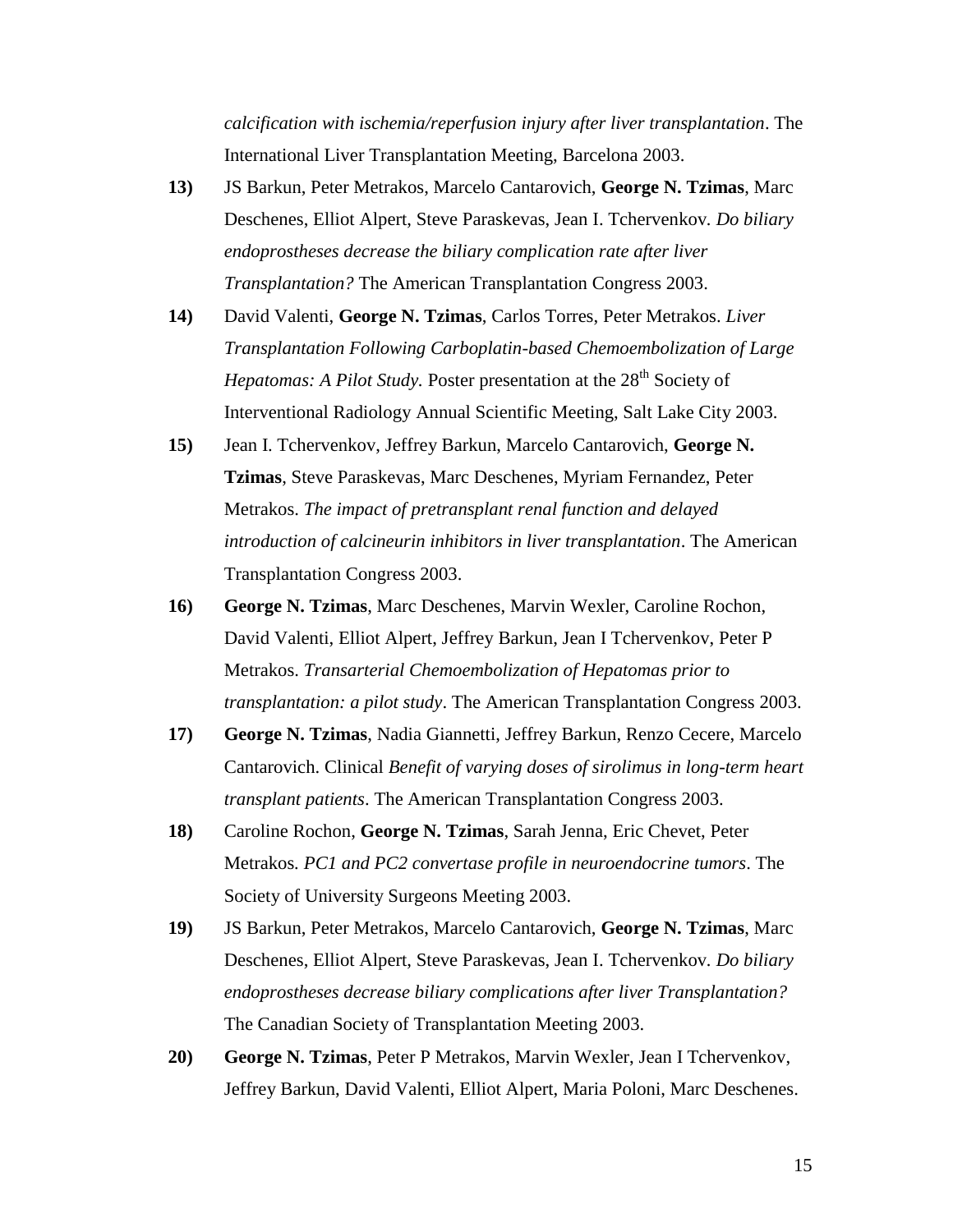*Carboplatin Chemoembolization of Hepatomas prior to Liver Transplantation: a pilot study*. The Canadian Society of Transplantation Meeting 2003.

- **21)** Jean I. Tchervenkov, Jeffrey Barkun, Marcelo Cantarovich, **George N. Tzimas**, Steve Paraskevas, Marc Deschenes, Myriam Fernandez, Peter Metrakos. *The impact of slightly reduced renal function and delayed introduction of calcineurin inhibitors in orthotopic liver transplantation.* The Canadian Society of Transplantation Meeting 2003.
- **22) George N. Tzimas**, Hussain Hayati, Jean I Tchervenkov, Peter Metrakos. *Impact of ureteral implantation technique on urological complications in adult kidney transplant recipients: the McGill Experience*. The Canadian Society of Transplantation Meeting 2003.
- **23) George N. Tzimas**, Peter P Metrakos, Marvin Wexler, Jean I Tchervenkov, Jeffrey Barkun, David Valenti, Elliot Alpert, Marc Deschenes*. Expanded indications for liver transplantation of hepatomas using arterial intrahepatic chemoembolization with carboplatin: Results of a prospective study.* American Association for the Study of Liver Diseases Meeting 2002.
- **24) George N. Tzimas**, Abdel Khatib, Nabil Seidah, Peter P. Metrakos*. PC1 and PC2 pro-protein convertases in colorectal liver metastasis,* oral presentation to the Canadian Society of Surgical Oncology Meeting 2002, National Cancer Institute Canada.
- **25) George N. Tzimas,** Jean I Tchervenkov, J. Barkun, Peter P Metrakos, M. Deschenes, E. Alpert, Marcelo Cantarovich. *Effectiveness of the combination of Mycophenolate Mofetil and minimal dose cyclosporine microemulsion in long-term liver transplant patients with renal dysfunction*, International Transplant Congress, Miami 2002.
- **26) George N Tzimas**; M Tan; A DiCarlo, A Khatib, S Paraskevas; N Seidah; J I Tchervenkov; P Metrakos. *Porcine hepatic sinusoidal endothelial cell (PHSEC) activation by discordant xenogeneic islets in vitro increases expression of Proprotein Convertase 1 (PC1),* International Transplant Congress, Miami 2002.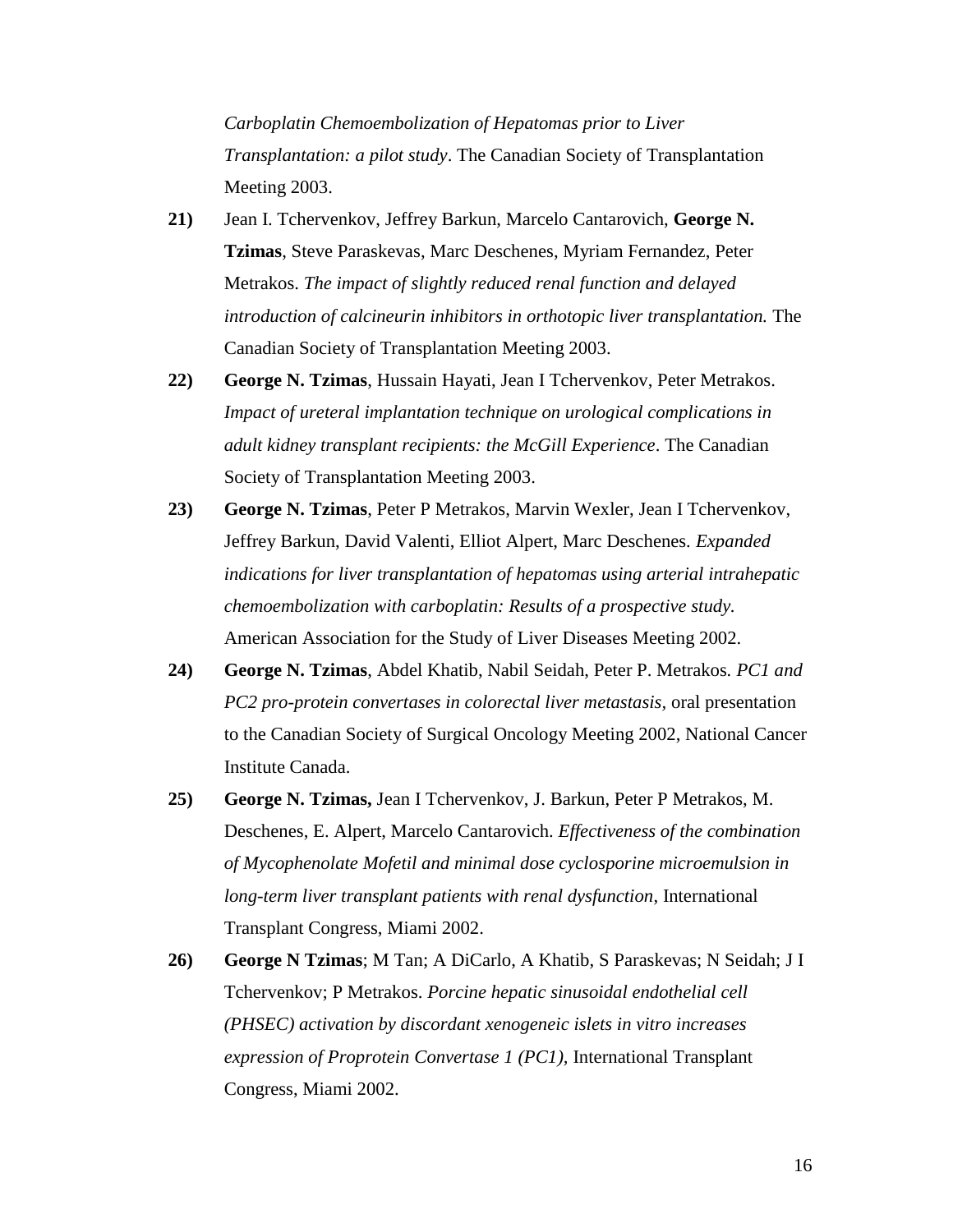- **27)** Jean I. Tchervenkov, J. Barkun, Peter P. Metrakos, E. Alpert, M. Cantarovich, **George N. Tzimas,** A DiCarlo, H. Hayati, M. Fernandez, M. Deschenes. *Comparison of Interferon alpha 2B and Lamivudine in preventing recurrence of hepatitis B after liver Transplantation*, International Transplant Congress, Miami 2002.
- **28)** Jean I. Tchervenkov, J. Barkun, Peter P. Metrakos, **George N. Tzimas,** A DiCarlo, H. Hayati, E. Alpert, Steve Paraskevas, M. Fernandez, M. Cantarovich, M. Deschenes*. Risk Factors Determining Outcome in Liver Transplantation for Hepatitis C*, International Transplant Congress, Miami 2002.
- **29)** J. Barkun, **George N. Tzimas**, M. Fernandez, Peter Metrakos, Marc Deschenes, Elliot Alpert, Hussain Hayati, Jean I. Tchervenkov*. Intraoperative Transfusions and Early Survival in Liver Transplant Recipients,* International Transplant Congress, Miami 2002.
- **30) George N. Tzimas**, Jeffrey S Barkun, Jean I Tchervenkov, Marc Deschenes, Elliot Alpert, Peter P Metrakos. *The impact of leukoreduction on acute rejection in liver transplant recipients*, American Transplant Congress 2002.
- **31)** Jean I Tchervenkov, Jeffrey S Barkun, Peter P Metrakos, Eliot Alpert, Marcelo Cantarovich, **George N Tzimas**, Antonio DiCarlo, Hussein Hayati, Myriam Fernandez, Marc Deschenes. *Risk factors determining long term survival in liver transplantation for hepatitis C*, American Transplant Congress 2002.
- **32) George N. Tzimas**, Jeffrey S Barkun, Jean I Tchervenkov, Marc Deschenes, Elliot Alpert, Peter P Metrakos*. Leukoreduction and acute rejection in liver transplant,* annual scientific meeting of the Canadian Society of Transplantation 2002.
- **33)** Jeffrey Barkun, **George Tzimas**, Myriam Fernandez, Peter Metrakos, Marc Deschenes, Elliot Albert, Hussein Hayati, Jean Tchervenkov. *Intraoperative transfusions and early survival in liver transplantation*, annual scientific meeting of the Canadian Society of Transplantation 2002.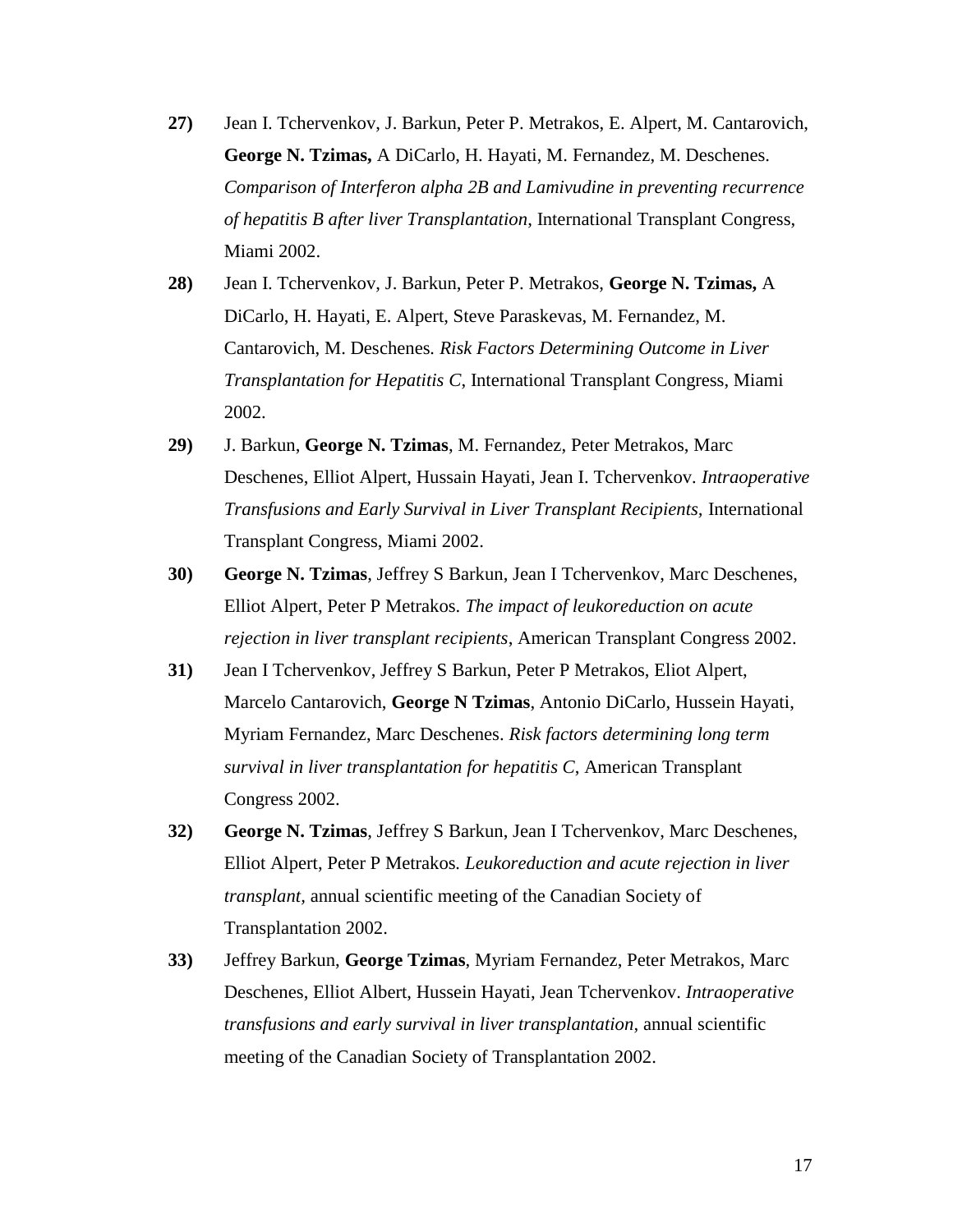- **34)** Jean I Tchervenkov, Jeffrey S Barkun, Peter P Metrakos, Eliot Alpert, Marcelo Cantarovich, **George N Tzimas**, Antonio DiCarlo, Hussein Hayati, Myriam Fernandez, Marc Deschenes. *Risk factors determining long-term survival in liver transplantation for hepatitis C*, annual scientific meeting of the Canadian Society of Transplantation 2002.
- **35) George N. Tzimas**, Guy Neff, Olivia Hung, David Levi, Nishida Seigo, Joseph Tector, Debby Weppler, Leslie Kravetz, Peter Pappas, Jose Nery, Tomoaki Kato, C O'Brien, K Reddy, Eugene Schiff, Andreas Tzakis. *Orthotopic Liver Transplantation in the Geriatric patient, The University of Miami Experience*, awarded poster at the joined ASTS and AST meeting 2001.
- **36)** Chatzigianni EB, **George N. Tzimas**, M Konstandoulakis, Basil Golematis. *Immunohistochemical study of the expression of estrogen receptors and cathepsin-D in patients with gastric adenocarcinoma*, poster and oral presentation at the annual Greek Pathology Symposium 1995.
- **37)** Chatzigianni EB, **George N. Tzimas**, M Konstandoulakis, Basil Golematis *Immunohistochemically based comparison of prognostic factors in patients with breast carcinoma*, poster at the 21<sup>st</sup> annual Greek Medical Congress 1994.
- **38) George N. Tzimas**, M. Konstandoulakis, Basil Golematis, et al. *The immunohistochemical expression of PCNA in patients with breast cancer*, oral presentation and poster at the 20<sup>th</sup> annual Greek Medical Congress 1993.
- **39) George N. Tzimas**, M. Konstandoulakis, Basil Golematis, et al. *Expression of c-myc oncogene in patients with lung cancer*, oral presentation at the 19<sup>th</sup> annual Greek Medical Congress 1992.
- **40)** M. Konstandoulakis, **George N. Tzimas**, et al. *Prevalence of antithyroid antibodies in normal children, poster in the*  $18<sup>th</sup>$  annual Greek Medical Congress 1991.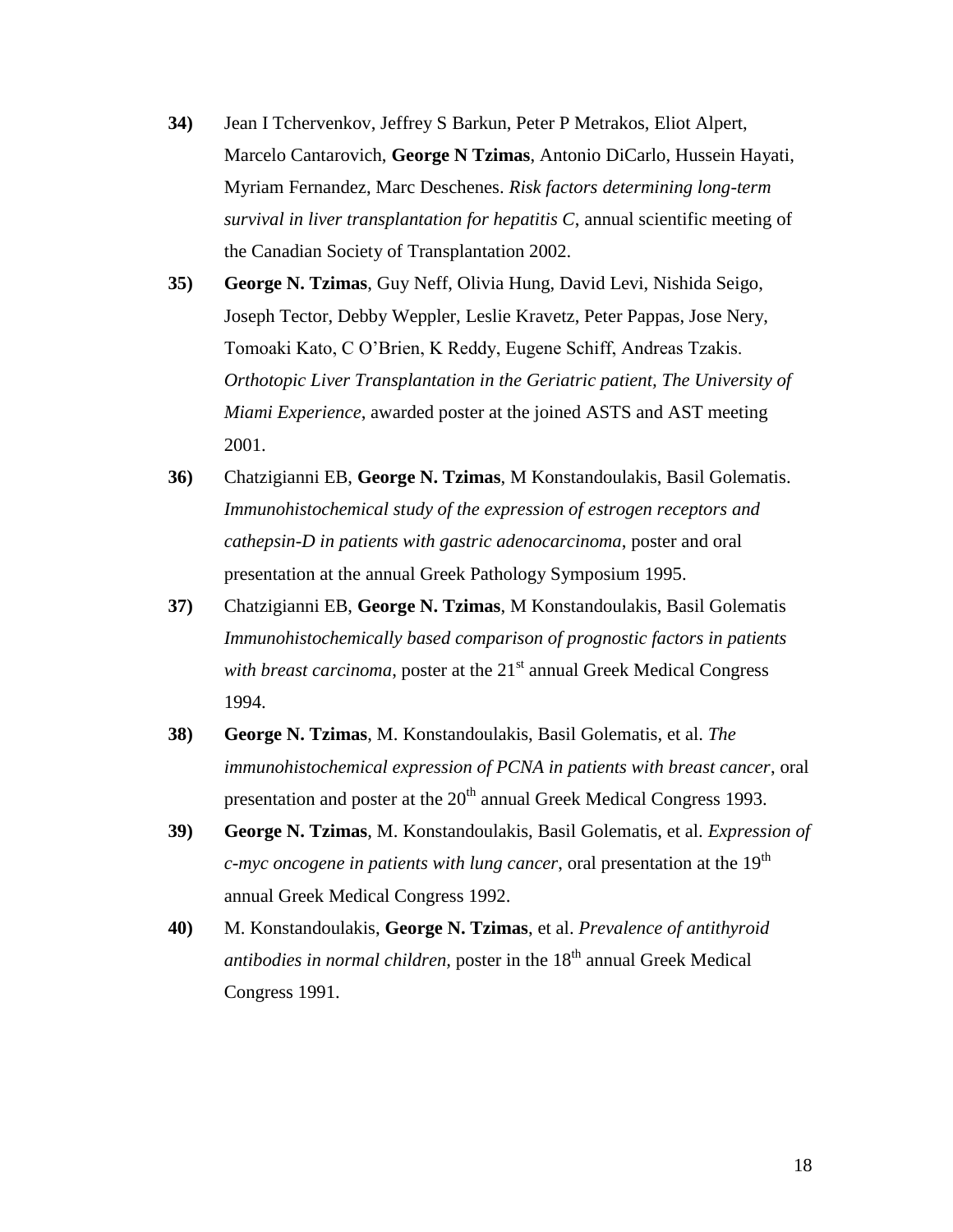# **15. Published Abstracts/ Proceedings/ Peer-Reviewed Publications**

#### **Published Abstracts**

- **1) George N Tzimas**, Jeffrey Barkun, Jean I Tchervenkov, Peter P Metrakos, Elliot Alpert, Marc Deschenes, Marcelo Cantarovich. *Clinical Benefit of varying doses of sirolimus in long-term liver transplant patients*. Liver Transplantation 2003, Vol. 9, C-5.
- **2) George N. Tzimas**, Marc Deschenes, Marvin Wexler, Caroline Rochon, David Valenti, Elliot Alpert, Jeffrey Barkun, Jean I Tchervenkov, Peter P Metrakos*. Transarterial Chemoembolization of Hepatomas prior to transplantation: Results of a pilot study*. Liver Transplantation 2003, Vol. 9, C-23.
- **3)** JS Barkun, Peter Metrakos, Marcelo Cantarovich, **George N. Tzimas**, Marc Deschenes, Elliot Alpert, Steve Paraskevas, Jean I. Tchervenkov. *Do biliary endoprostheses decrease the biliary complication rate after liver Transplantation?* Liver Transplantation 2003, Vol. 9, C-14.
- **4) George N. Tzimas**, Mohhamad Afshar, Anouk Emadali, Eric Chevet, Hojatollah Vali, Peter P. Metrakos. *Correlation of cell necrosis and tissue calcification with Ischemia/Reperfusion injury after Liver Transplantation.* Liver Transplantation 2003, Vol. 9, C-3.
- **5) George N. Tzimas**, Marc Deschenes, Marvin Wexler, Caroline Rochon, David Valenti, Elliot Alpert, Jeffrey Barkun, Jean I Tchervenkov, Peter P Metrakos. *Transarterial Chemoembolization of Hepatomas prior to transplantation: a pilot study*. American Journal of Transplantation 2003, Vol. 3 suppl. 5, 765.
- **6) George N. Tzimas**, Nadia Giannetti, Jeffrey Barkun, Renzo Cecere, Marcelo Cantarovich. *Clinical Benefit of varying doses of sirolimus in long-term heart transplant patients.* American Journal of Transplantation 2003, Vol. 3 suppl. 5, 907.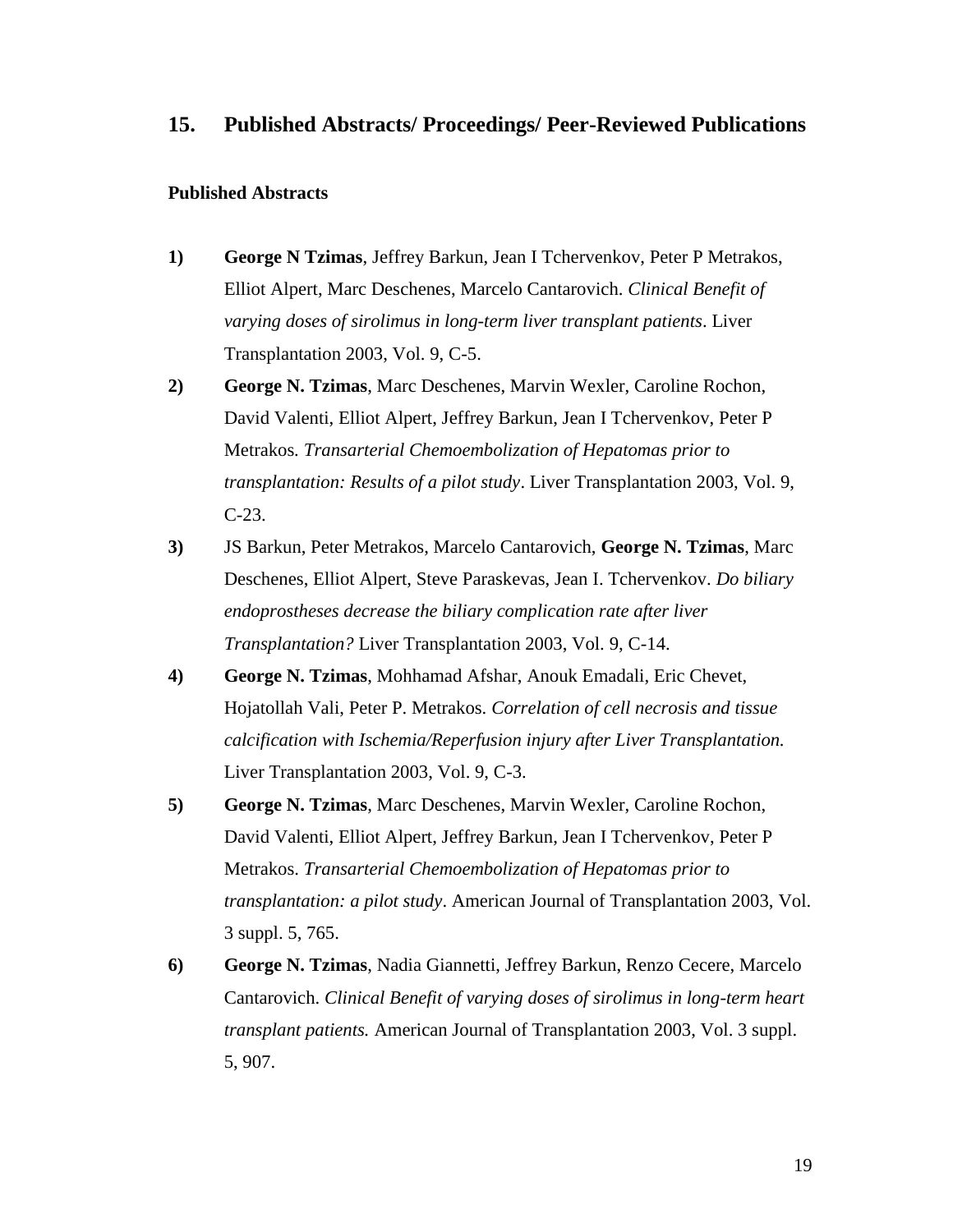- **7)** JS Barkun, Peter Metrakos, Marcelo Cantarovich, **George N. Tzimas**, Marc Deschenes, Elliot Alpert, Steve Paraskevas, Jean I. Tchervenkov*. Do biliary endoprostheses decrease the biliary complication rate after liver Transplantation?* American Journal of Transplantation 2003, Vol. 3 suppl. 5, 382.
- **8)** Jean I. Tchervenkov, Jeffrey Barkun, Marcelo Cantarovich, **George N. Tzimas**, Steve Paraskevas, Marc Deschenes, Myriam Fernandez, Peter Metrakos. *The impact of pretransplant renal function and delayed introduction of calcineurin inhibitors in liver transplantation.* American Journal of Transplantation 2003, Vol. 3 suppl. 5, 350.
- **9) George N. Tzimas**, Peter P Metrakos, Marvin Wexler, Jean I Tchervenkov, Jeffrey Barkun, David Valenti, Elliot Alpert, Marc Deschenes. *Expanded indications for Liver Transplantation of Hepatomas, using arterial intrahepatic chemoembolization with carboplatin: Results of a prospective study.* Hepatology, Vol 36, No 4, Pt. 2, 2002: 393A.
- **10) George N. Tzimas**, Jeffrey S Barkun, Jean I Tchervenkov, Marc Deschenes, Elliot Alpert, Peter P Metrakos. *The impact of leukoreduction on acute rejection in liver transplant recipients.* American Journal of Transplantation, suppl. 3, Vol. 2 2002, 200.
- **11)** Jean I Tchervenkov, Jeffrey S Barkun, Peter P Metrakos, Eliot Alpert, Marcelo Cantarovich, **George N Tzimas**, Antonio DiCarlo, Hussein Hayati, Myriam Fernandez, Marc Deschenes. *Risk factors determining long term survival in liver transplantation for hepatitis C*. American Journal of Transplantation 2002, Vol. 2, suppl. 3, 301.
- **12) George N. Tzimas**, Guy Neff, Olivia Hung, David Levi, Nishida Seigo, Joseph Tector, Debby Weppler, Leslie Kravetz, Peter Pappas, Jose Nery, Tomoaki Kato, C O'Brien, K Reddy, Eugene Schiff, Andreas Tzakis. *Geriatric orthotopic liver transplantation (OLT): a retrospective outcomes report from a large single center review involving patients greater than 70 years of age.* American Journal of Transplantation, suppl. 1, Vol. 1 2001, 311.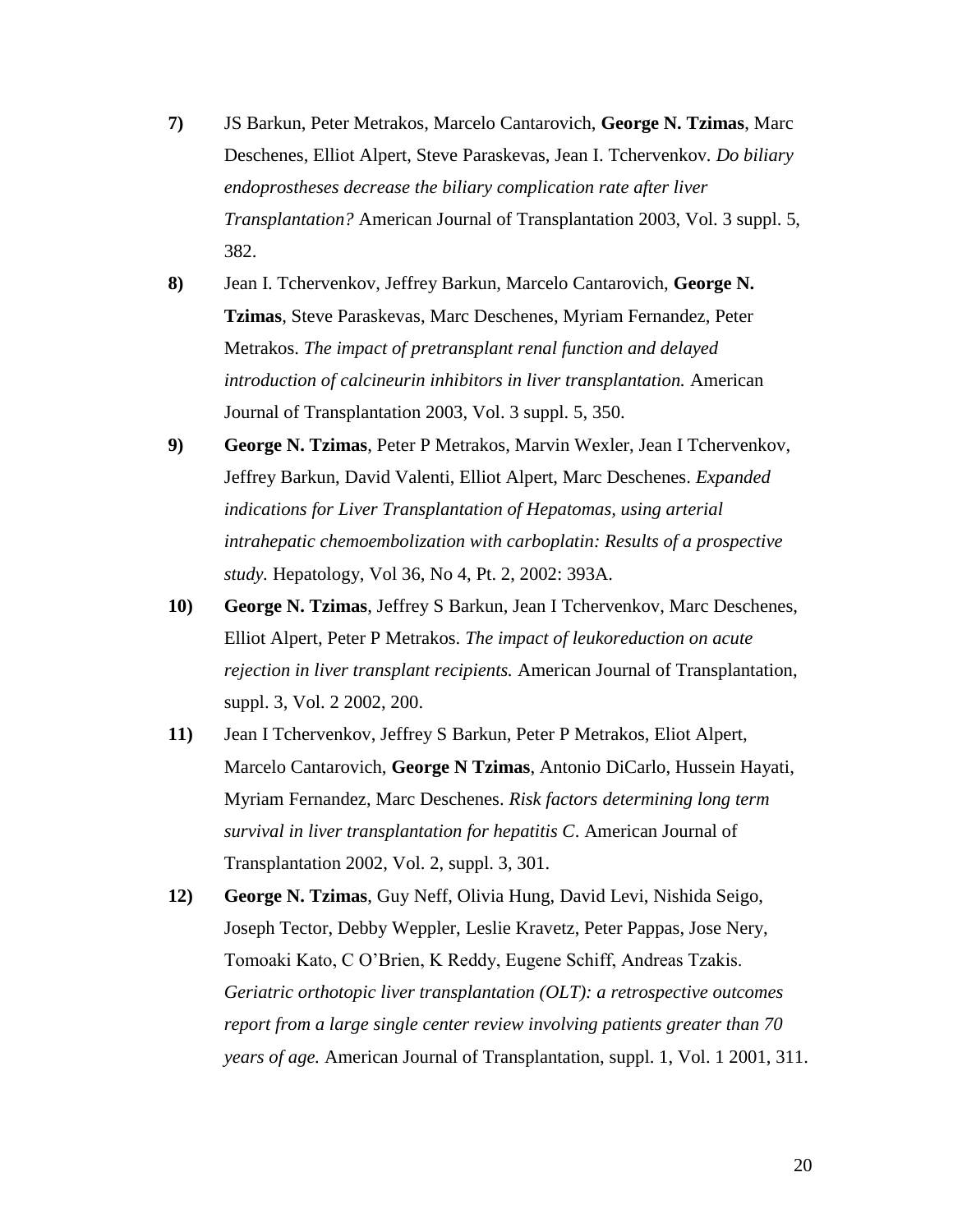### **Proceedings**

- **1) Tzimas GN**, Metrakos PP, Wexler M, Tchervenkov JI, Barkun J, Valenti D, Alpert E, Deschenes M*, Expanded indications for liver transplantation of hepatomas, using arterial intrahepatic chemoembolization with carboplatin: Results of a prospective study,* (extended abstract) HEPATOLOGY 36 (4): 393A-393A 922 Part 2 Suppl. S, OCT 2002, W B SAUNDERS CO, INDEPENDENCE SQUARE WEST CURTIS CENTER, STE 300, PHILADELPHIA, PA 19106-3399 USA.
- **2) Tzimas GN**, Afshar M, Emadali A, Chevet E, Vali H, Metrakos PP, *Correlation of cell necrosis and tissue calcification with ischemia/reperfusion injury after liver transplantation,* (extended abstract) LIVER TRANSPLANTATION 9 (6): C3-C3 12 JUN 2003, W B SAUNDERS CO, INDEPENDENCE SQUARE WEST CURTIS CENTER, STE 300, PHILADELPHIA, PA 19106-3399 USA.
- **3) Tzimas GN**, Barkun J, Tchervenkov JI, Metrakos PP, Alpert E, Deschenes M, Cantarovich M, *Clinical benefit of varying doses of sirolimus in long-term liver transplant patients*, (extended abstract) LIVER TRANSPLANTATION 9 (6): C5-C5 19 JUN 2003, W B SAUNDERS CO, INDEPENDENCE SQUARE WEST CURTIS CENTER, STE 300, PHILADELPHIA, PA 19106-3399 USA.
- **4) Tzimas GN**, Deschenes M, Wexler M, Rochon C, Valenti A, Alpert E, Barkun J, Tchervenkov JI, Metrakos PP, Transarterial chemoembolization of hepatomas prior to transplantation: Results of a pilot study, (extended abstract) LIVER TRANSPLANTATION 9 (6): C23-C23 92 JUN 2003, W B SAUNDERS CO, INDEPENDENCE SQUARE WEST CURTIS CENTER, STE 300, PHILADELPHIA, PA 19106-3399 USA.
- **5)** Barkun J, Metrakos PP, Cantarovich M, **Tzimas GN**, Deschenes M, Alpert E, Paraskevas S, Tchervenkov JI, *Do biliary endoprostheses decrease the biliary complication rate after liver transplantation?,* (extended abstract) LIVER TRANSPLANTATION 9 (6): C14-C14 56 JUN 2003, W B SAUNDERS CO,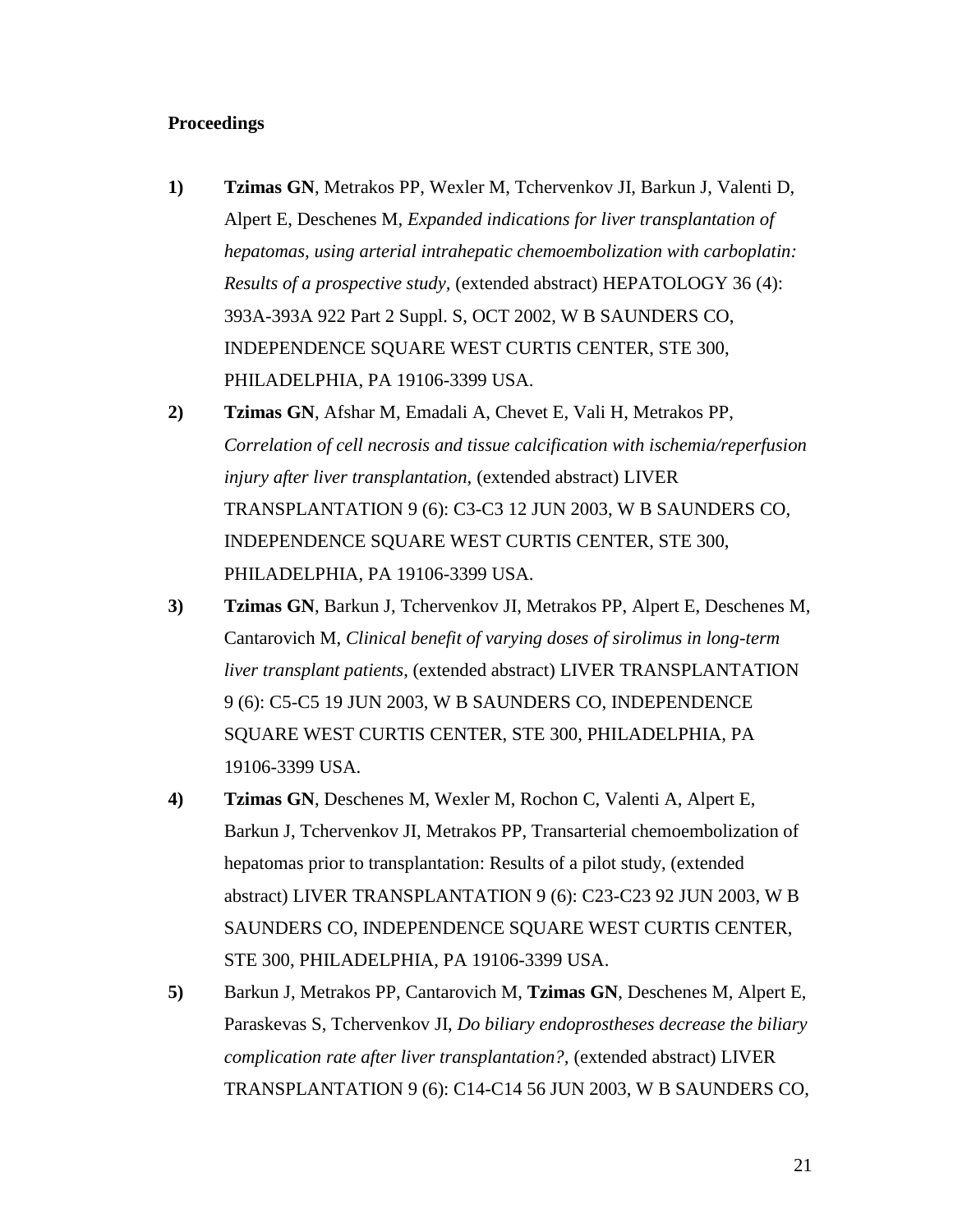INDEPENDENCE SQUARE WEST CURTIS CENTER, STE 300, PHILADELPHIA, PA 19106-3399 USA.

- **6)** Emadali A, Boutros T, Muscatelli-Groux B, **Tzimas G**, Jenna S, Rochon C, Nguyen DT, Caruso ME, Chevet E, Metrakos P, *Characterization of the molecular machines involved in actin remodelling upon ischemia and reperfusion in human liver*, (extended abstract) HEPATOLOGY 38 (4): 474A-474A 651 Suppl. 1, OCT 2003, W B SAUNDERS CO, INDEPENDENCE SQUARE WEST CURTIS CENTER, STE 300, PHILADELPHIA, PA 19106-3399 USA.
- **7)** Han K, **Tzimas G**, Metrakos P, Hilzenrat N, Wong P, Deschenes M, *Preoperative alpha-fetoprotein slope is predictive of hepatocellular carcinoma recurrence after liver transplantation*, (extended abstract) AMERICAN JOURNAL OF TRANSPLANTATION 4: 500-500 1248 Suppl. 8, 2004, BLACKWELL MUNKSGAARD, 35 NORRE SOGADE, PO BOX 2148, DK-1016 COPENHAGEN, DENMARK.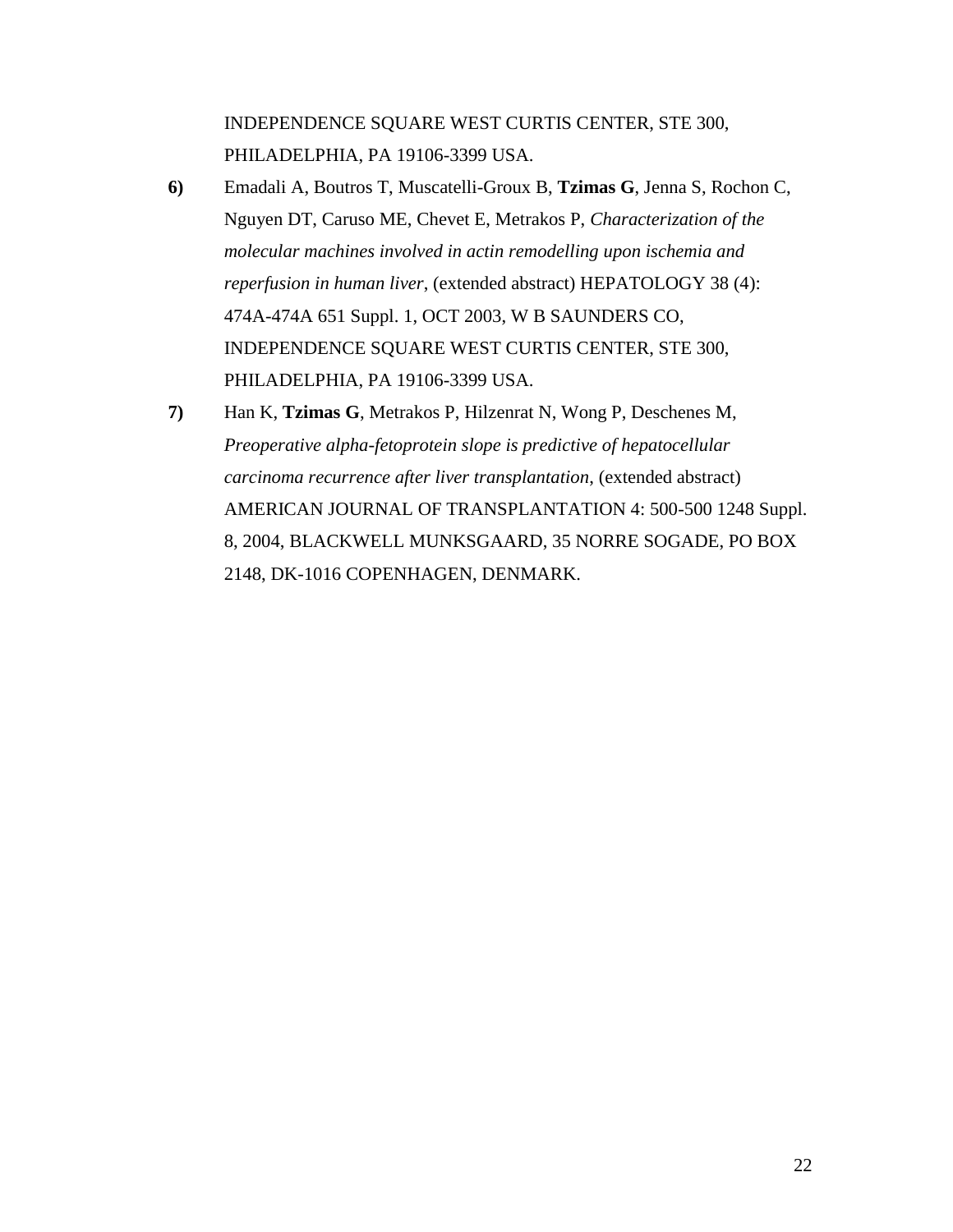#### **Peer-Reviewed Publications**

- **1)** \*Lazaris Ach, Chatzigianni EB, Panoussopoulos D, **Tzimas GN**, Davaris PS, Golematis BCh. *Proliferating cell nuclear antigen and heat shock protein 70 immunolocalization in invasive ductal breast cancer not otherwise specified.* Breast Cancer Res Treat. 1997 Mar; 43(1): 43-51.
- **2) \*George N Tzimas**, Jeffrey ST Barkun, Peter Metrakos, Jean I Tchervenkov. *Aberrant right hepatic artery, a mockery.* Liver Transplantation 2002 April, (8): 411.
- **3)** \*Marcelo Cantarovich, **George N Tzimas**, Jeffrey Barkun, Peter P Metrakos, Jean I Tchervenkov. *Efficacy of Mycophenolate Mofetil combined with very low dose Cyclosporine Microemulsion in long-term liver transplant recipients with renal dysfunction.* Transplantation, 2003; 76 (1): 98-102.
- **4) \*George N. Tzimas**, Marc Deschenes*. Early-Onset of Nefazodone-induced liver failure.* American Journal of Gastrenterology, 2003; 98 (7): 1663-1664.
- **5) \*George N. Tzimas**, Hussain Hayati, Jean I Tchervenkov, Peter Metrakos*, Ureteral Implantation Technique and Urologic Complications in Adult Kidney Transplantation.* Transplantation Proceedings, 2003 Nov; 35 (7): 2420-2.
- **6)** \*JS Barkun, **George N. Tzimas**, Peter Metrakos, Marcelo Cantarovich, Marc Deschenes, Elliot Alpert, Steve Paraskevas, Jean I. Tchervenkov. *Do biliary endoprostheses decrease biliary complications after liver Transplantation?* Transplantation Proceedings, 2003 Nov; 35 (7): 2435-7.
- **7)** \***George N. Tzimas**, Dimitri Koumanis, Sarkis Meterissian. *Positron Emission Tomography and colorectal carcinoma: an update.* Journal of the American College of Surgeons, 2004 April; 198 (4): 645-652.
- **8) \*George N Tzimas**, Mohammad Afshar, Anouk Emadali, Eric Chevet, Hojatollah Vali, Peter Metrakos. *Correlation of cell necrosis and tissue calcification with ischemia/reperfusion injury after liver transplantation*. Transplantation Proceedings 2004 36 (6): 1762-1768.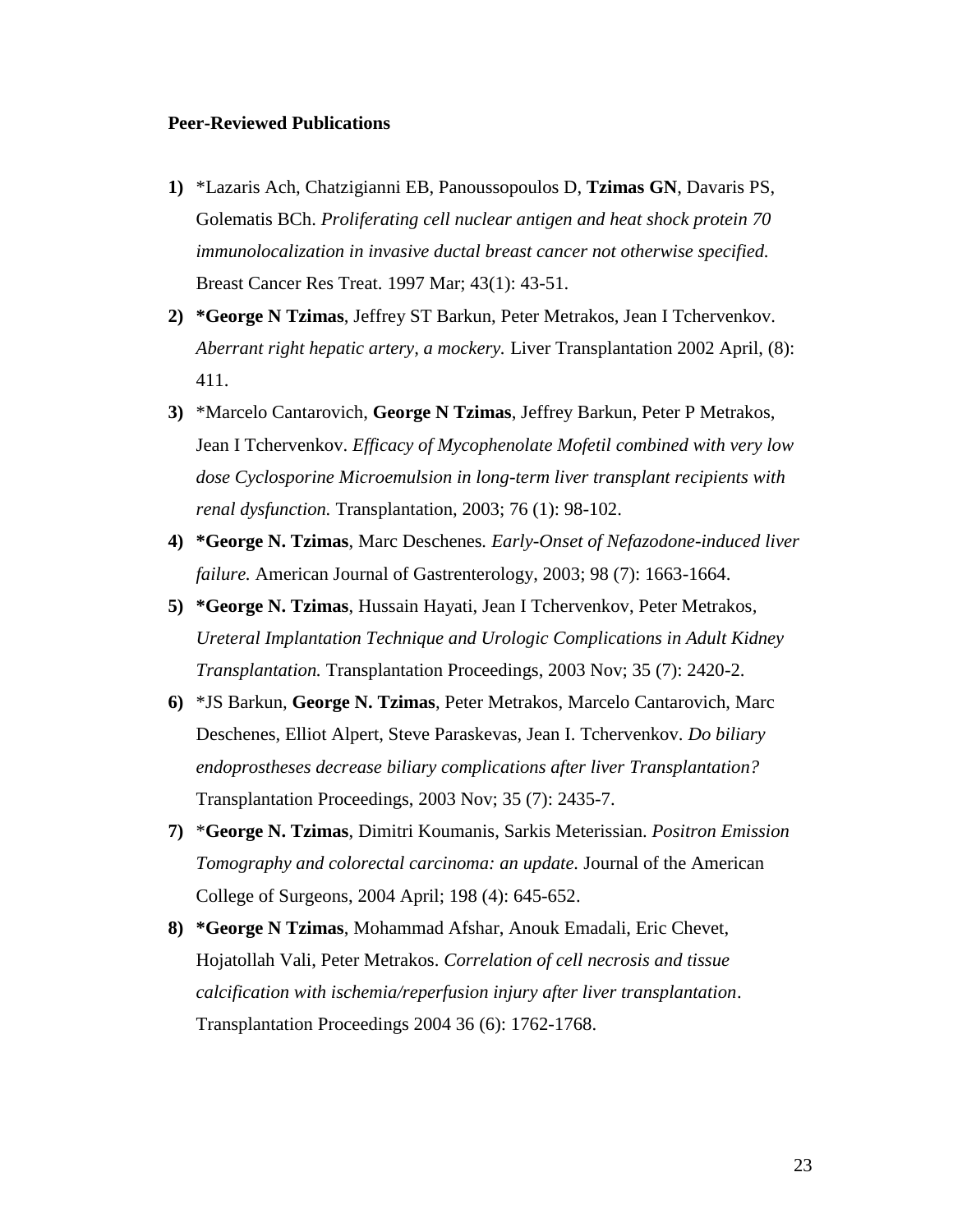- **9)** \*Jean I. Tchervenkov, **George N. Tzimas**, Marcelo Cantarovich, Jeffrey S. Barkun, Peter Metrakos. *The impact of Thymoglobulin on renal function and calcineurin inhibitor initiation in recipients of orthotopic liver transplant: a retrospective analysis of 298 consecutive patients*. Transplantation Proceedings 2004 36 (6): 1747-1752.
- **10)** \***George N. Tzimas**, Marc Deschenes, Jeffrey S. Barkun, Phil Wong, Jean I. Tchervenkov, Hussein Hayati , Elliot Alpert , Peter Metrakos*. Leukoreduction and acute rejection in liver transplantation: an interim analysis*. Transplantation Proceedings 2004 36 (6): 1760-1762.
- **11) George N Tzimas**, MohamΜad Afshar, Anouk Emadali, Eric Chevet, Hojatollah Vali, Peter Metrakos. Graft calcifications and dysfunction following liver transplantation. BMC Surg. 2004 Sep. 03; 4 (1): 9.
- **12) George N. Tzimas,** Kaveh Vali, Victoria Marcus, Jeffery ST Barkun, Jean I Tchervenkov, Peter P Metrakos. *Successful Transplantation following hepatectomy for a carcinoid tumor of the proximal bile duct*. HPB journal, in Press.
- **13)**Jenna S, Caruso ME, Emadali A, Nguyen DT, Dominguez M, Li S, Roy R, Reboul J, Vidal M, **Tzimas GN**, Bosse R, Chevet E. *Regulation of Membrane Trafficking by a Novel Cdc42-related Protein in Caenorhabditis elegans Epithelial Cells.* Molecular Biology of the Cell, in Press Jan. 2005.
- **14)** Anouk Emadali, Duc Thang Nguyen, Caroline Rochon, **George N. Tzimas**, Peter P. Metrakos, Eric Chevet. *Distinct Endoplasmic Reticulum Stress Responses are Triggered During Human Liver Transplantation*. Journal of Pathology, in Press, Jan 2005.
- **15) George Nicolas Tzimas**, Eric Chevet, Sarah Jenna, Duc Thang Nguyên, Abdel Majid Khatib, Victoria Marcus, Yi Zhang, Michel Chrétien, Nabil Seidah, Peter. Metrakos. *Abnormal expression and processing of the proprotein convertases PC1 and PC2 in human colorectal liver metastases.* BMC Cancer 2005, 5:149.
- **16)** Peter J. Horton, Prosanto Chaudhury, Tammy Znajda, John B. Martinie, Caroline Rochon, **George N. Tzimas**, Peter Metrakos. *Novel Two-Step Hepatic Resection*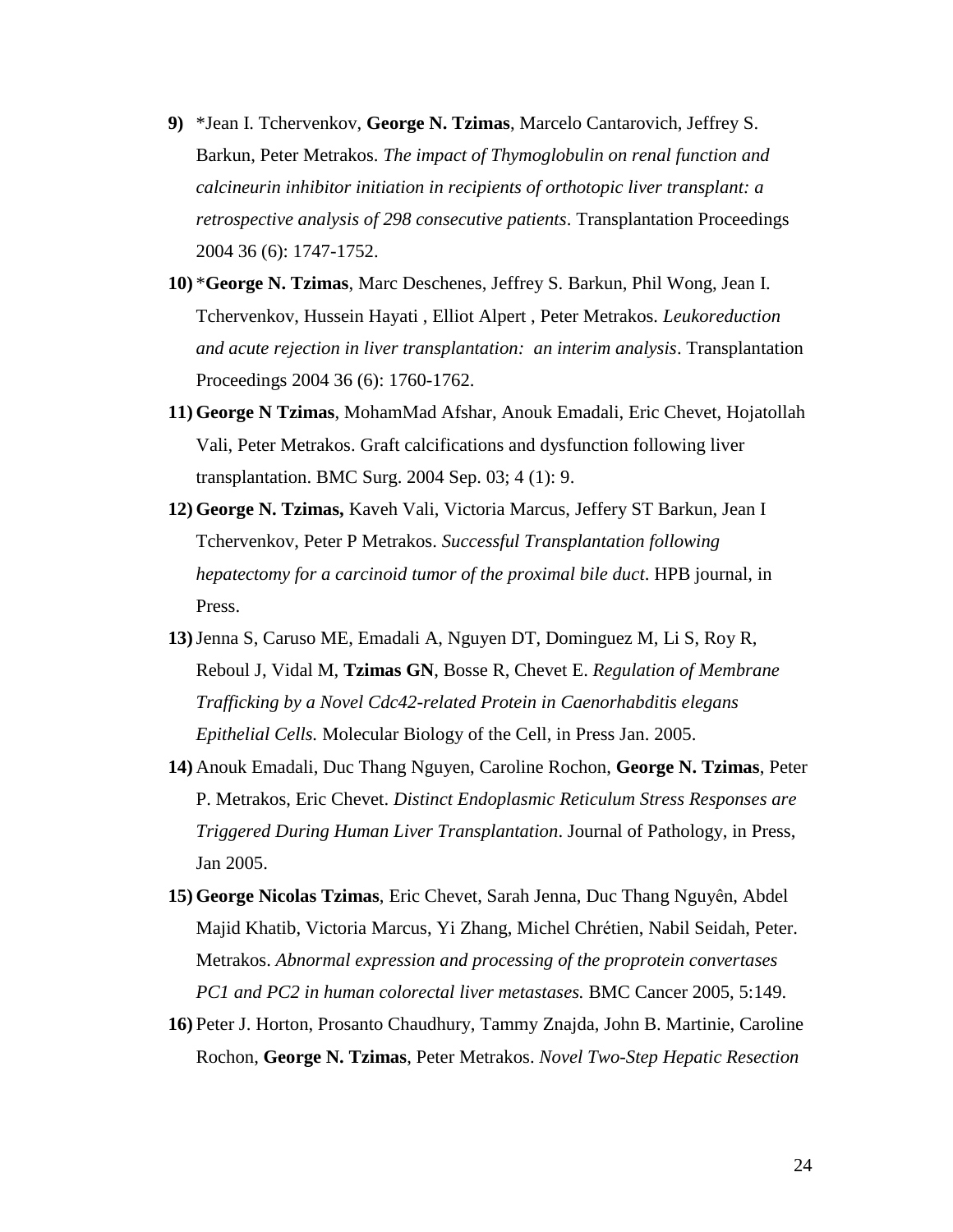*for lesions between the middle hepatic vein and vena cava which allows the middle hepatic vein to be preserved*. Journal of Gastrointestinal Surgery in Press.

- **17)** Han K, **Tzimas G**, Metrakos P, Hilzenrat N, Wong P, Deschenes M, *Preoperative alpha-fetoprotein slope is predictive of hepatocellular carcinoma recurrence after liver transplantation*. Canadian Journal of Gastroenterology in Press.
- **18)** Fariba Kalantari, Dengshun Miao, Anouk Emadali, George N. Tzimas, David Goltzman, Hojatollah Vali, Eric Chevet, Patrick Auguste, Cellular and molecular mechanisms of abnormal calcification following ischemia – reperfusion injury in human liver transplantation, Modern Pathology, 20; 357-366, 2007.
- **19) George N. Tzimas** , Jean I. Tchervenkov, Marc Deschenes, Phil Wong, Hussein Hayati, Elliot Alpert, Jeffrey S. Barkun, Peter Metrakos. *The impact of universal leukoreduction of red cell transfusions on early acute rejection in adult liver transplantation.* Clinical Transplantation in Press.
- **20)** Patrick Auguste, Fariba Kalantari, Dengshun Miao, Anouk Emadali, **George N. Tzimas**, Hojatollah Vali, Eric Chevet*.Proteomics analysis of liver pathological calcification suggests a role for the IQ motif containing GTPase activating protein 1 in myofibroblast function*. Proteomics-Clinical Applications in Press.

### **Manuscripts Submitted/in Preparation**

- **1) George N. Tzimas**, Victoria Marcus, Jeffrey S. Barkun, Peter P. Metrakos, Jean I. Tchervenkov, Marc Deschênes. Maintenance antiviral therapy for hepatitis C associated fibrosing cholestatic hepatitis after liver transplantation: improved outcomes despite persistent viremia. Submitted to Transplantation Proceedings.
- **2) George N. Tzimas**, Marc Deschenes, David Valenti, Marvin Wexler, Phil Wong, Carlos Torres, Maria Poloni, Jean I Tchervenkov, Jeffrey Barkun, Peter P Metrakos. Improved outcomes with carboplatin-based chemoembolization of hepatomas prior to transplantation: Results of pilot study. Submitted to Journal of Gastrointestinal Surgery.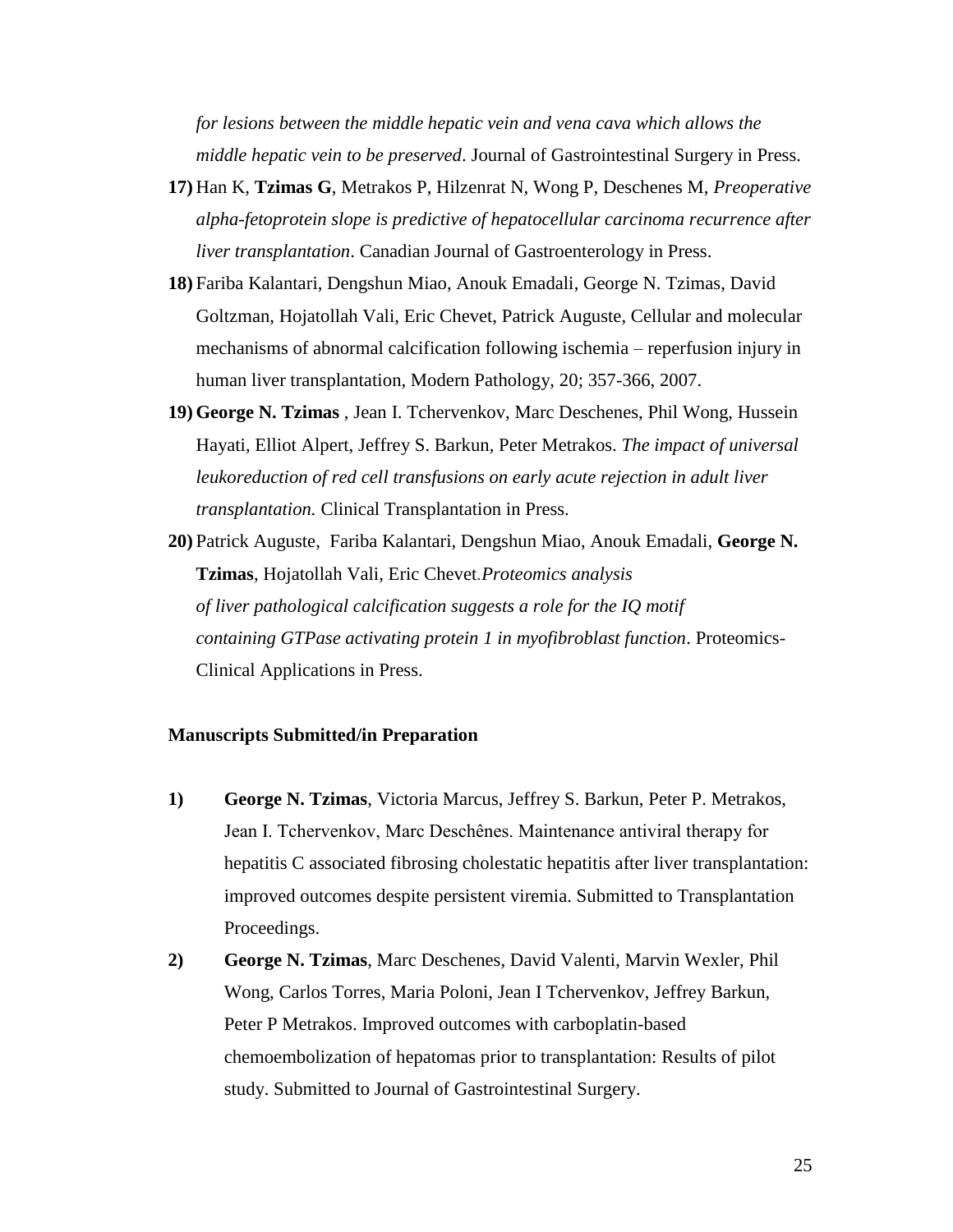## **Book chapters**

- **1)** Robert G. Sawyer, Jeffery S. Barkun, Robert Smith, Tae Chong, **George Tzimas**: *Intra-abdominal infection* in :ACS Surgery: Principles and Practice, Edition 2004, Chapter 18, editor Wiley W. Souba, WebMD Inc., New York, NY.
- **2)** Robert G. Sawyer, Jeffery S. Barkun, Robert Smith, Tae Chong, **George Tzimas**: *Intra-abdominal infection* in :ACS Surgery: Principles and Practice, Edition 2005, Chapter 18, editor Wiley W. Souba, WebMD Inc., New York, NY.
- **3) George Tzimas**, Joseph Amaral, *Laparoscopic Adrenalectomy* in: Laparoscopic Surgical Oncology, editor Emmanuel Leandros, Theodore Pappas, Athens, Greece.
- **4) George Tzimas**, Joseph Amaral, *Laparoscopic Approach in the Management of the Neoplasms of the Adrenal Gland* in:Laparoscopic Surgical Oncology, editor Emmanuel Leandros, Theodore Pappas, Athens, Greece.
- **5) George Tzimas,** *Surgical Therapy of colorectal metastases to the liver* in: Colorectal Cancer, editor Paris Kosmidis, I.Triandafillidis.